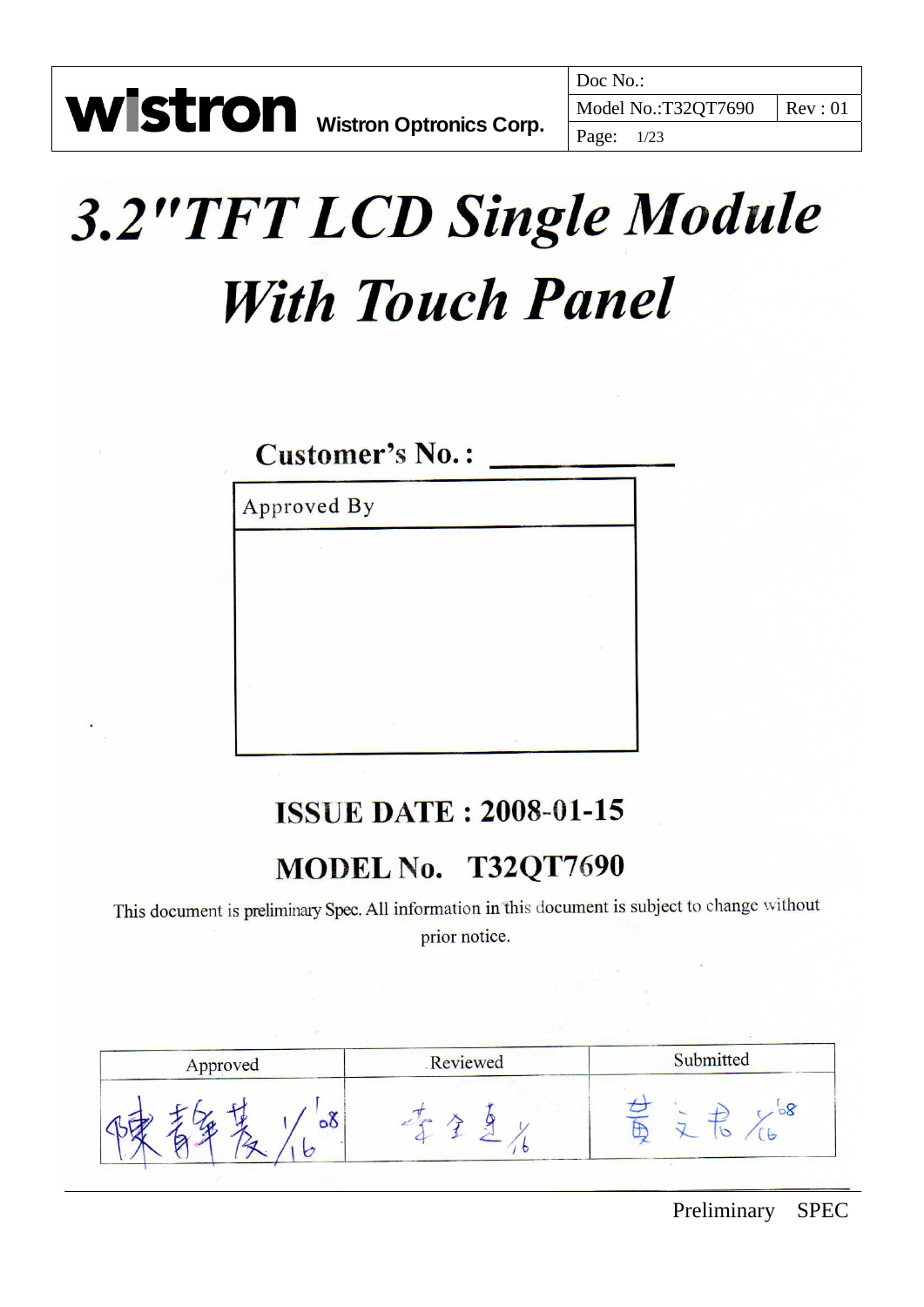# *3.2"TFT LCD Single Module With Touch Panel*

## **Customer's No.:**

Approved By

## **ISSUE DATE : 2008-01-15**

## **MODEL No. T32QT7690**

This document is preliminary Spec. All information in this document is subject to change without prior notice.

| Approved | Reviewed | Submitted |
|----------|----------|-----------|
|          |          |           |
|          |          |           |
|          |          |           |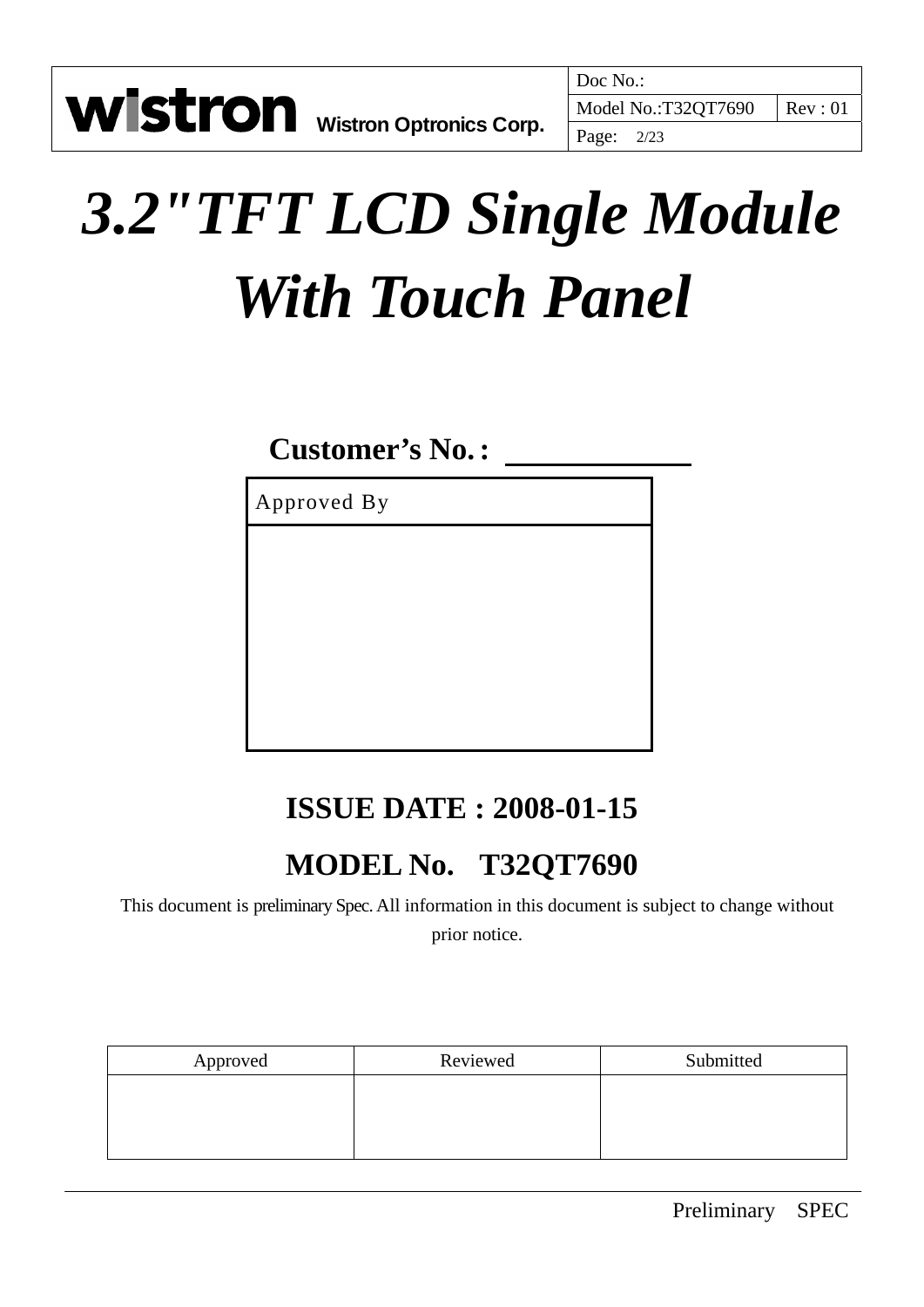

#### **Record of Revision**

| <b>Version</b> | <b>Revise Date</b> | <b>Content</b>             |
|----------------|--------------------|----------------------------|
| $01\,$         | 2008/1/15          | Preliminary specification. |
|                |                    |                            |
|                |                    |                            |
|                |                    |                            |
|                |                    |                            |
|                |                    |                            |
|                |                    |                            |
|                |                    |                            |
|                |                    |                            |
|                |                    |                            |
|                |                    |                            |
|                |                    |                            |
|                |                    |                            |
|                |                    |                            |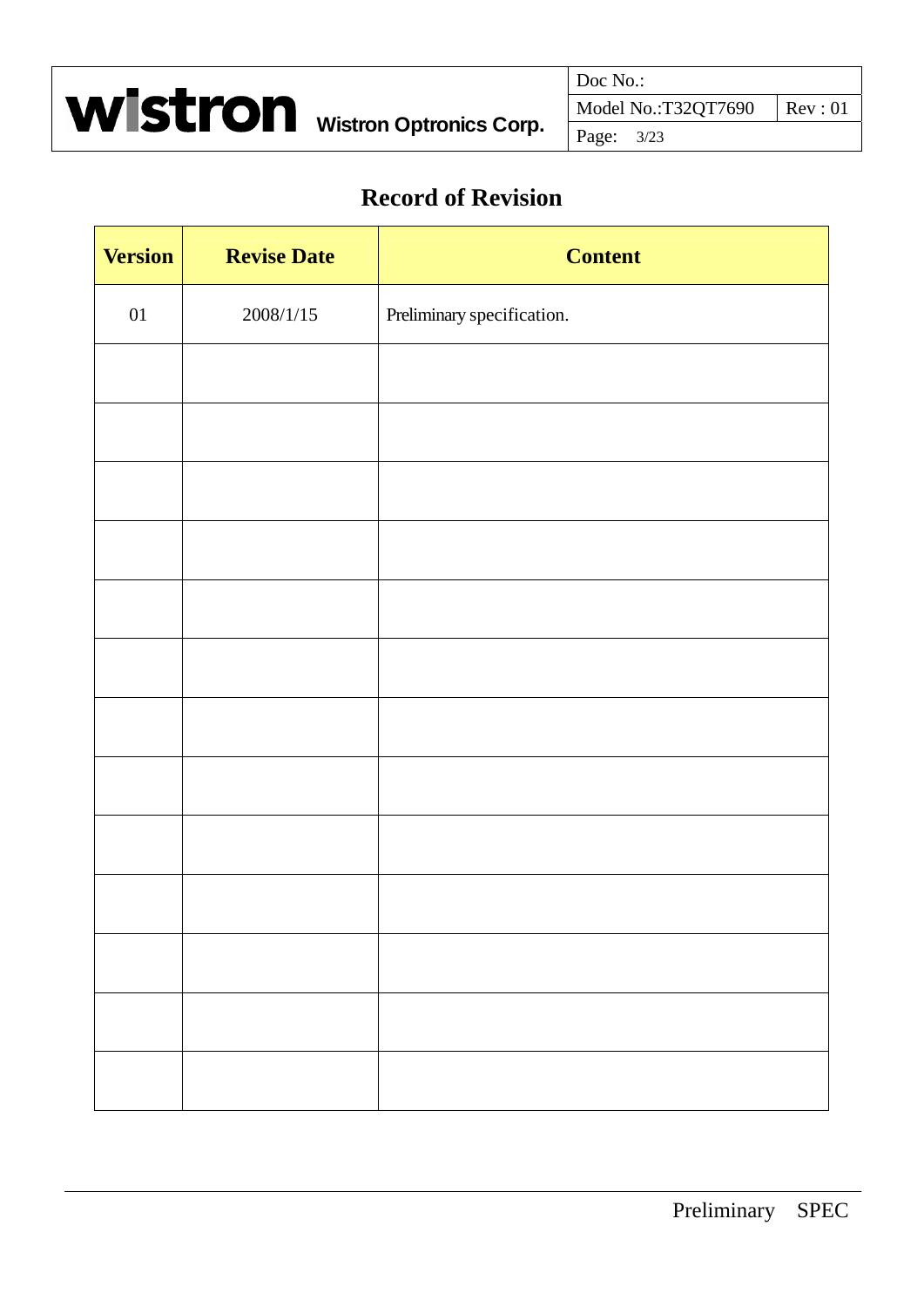

Doc No.:

## **Contents**

#### Page.

 $Rev: 01$ 

| No. Item. | Page. |
|-----------|-------|
|           |       |
|           |       |
|           |       |
|           |       |
|           |       |
|           |       |
|           |       |
|           |       |
|           |       |
|           |       |
|           |       |
|           |       |
|           |       |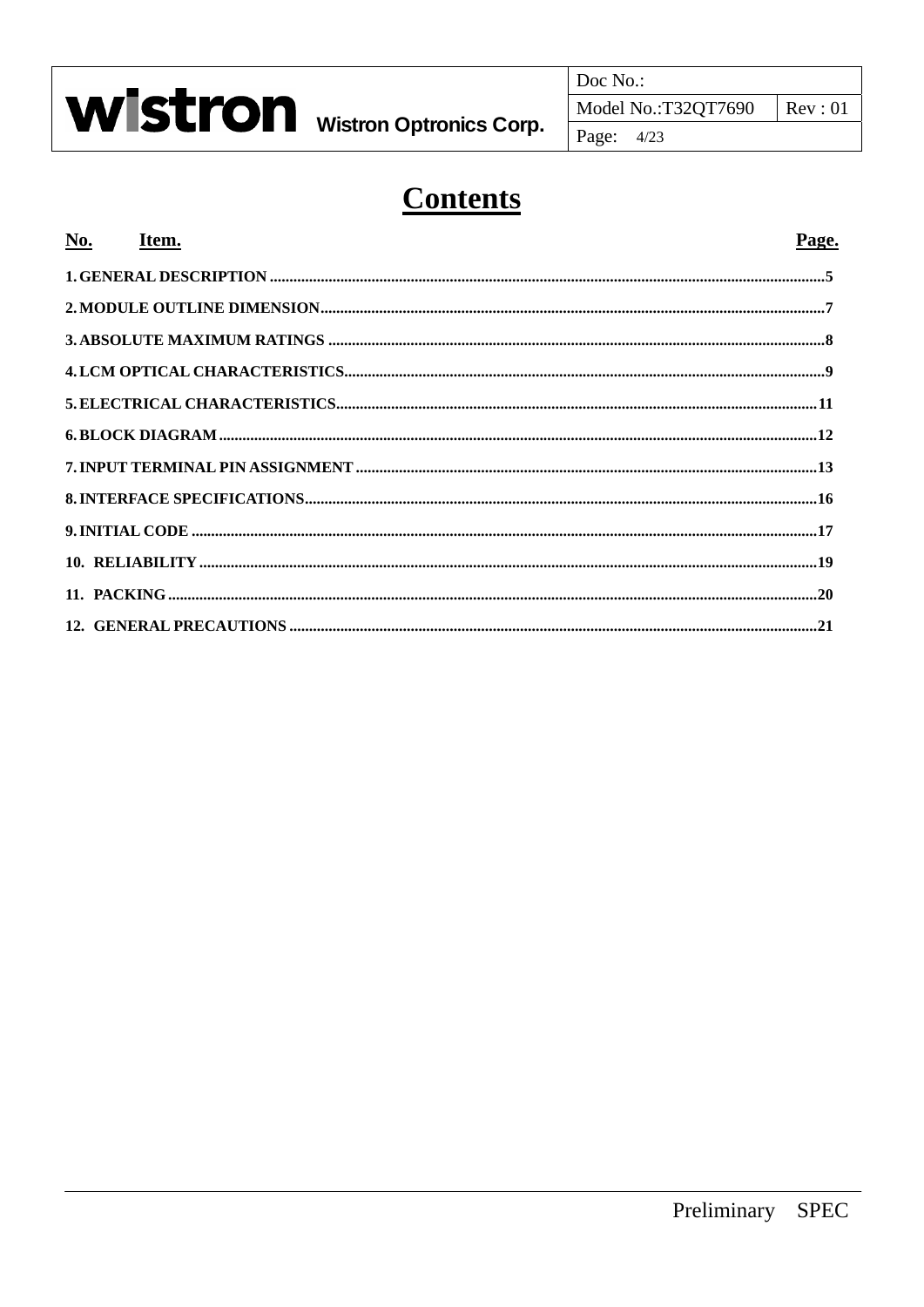#### **1. General Description**

#### **\* Description**

The T32QT7690 is a transmissive type's TFT (Thin Film Transistor) active matrix color liquid crystal display (LCD) comprising an amorphous silicon TFT attached to each signal electrode. This model is consisting of TFT-LCD module with Touch Panel, a driver circuit and a back-light unit. The resolution of a 3.2"contains 240×320 pixels and display 65K colors.

#### **\* Features**

- Transmissive type and back-light with five LEDs (Light Emitting Diodes)
- 80-system, 16-bit bus interface
- Source and Gate Driver IC: HX8347
- Full, Sleep  $&$  Stand-by modes are available
- Line inversion mode
- ․Low Power consumption

#### **\* Applications**

Display terminals for mobile phone application products.

#### \* **General Information**

| <b>Items</b>       | <b>Main-Panel</b>     | Unit    |
|--------------------|-----------------------|---------|
| LCD type           | 3.2" TFT-LCD          |         |
| <b>Active Area</b> | $48.6(H)*64.8(V)$     | mm      |
| Display mode       | Transmissive type     |         |
| Driving IC         | HX8347                |         |
| Display Color      | 65K                   | color   |
| Number of Pixel    | 240(H)*RGB*320(V)     | pixel   |
| <b>Pixel Pitch</b> | $0.2025(H)*0.2025(V)$ | mm      |
| Display mode       | Normally White        |         |
| Viewing direction  | 12                    | o'clock |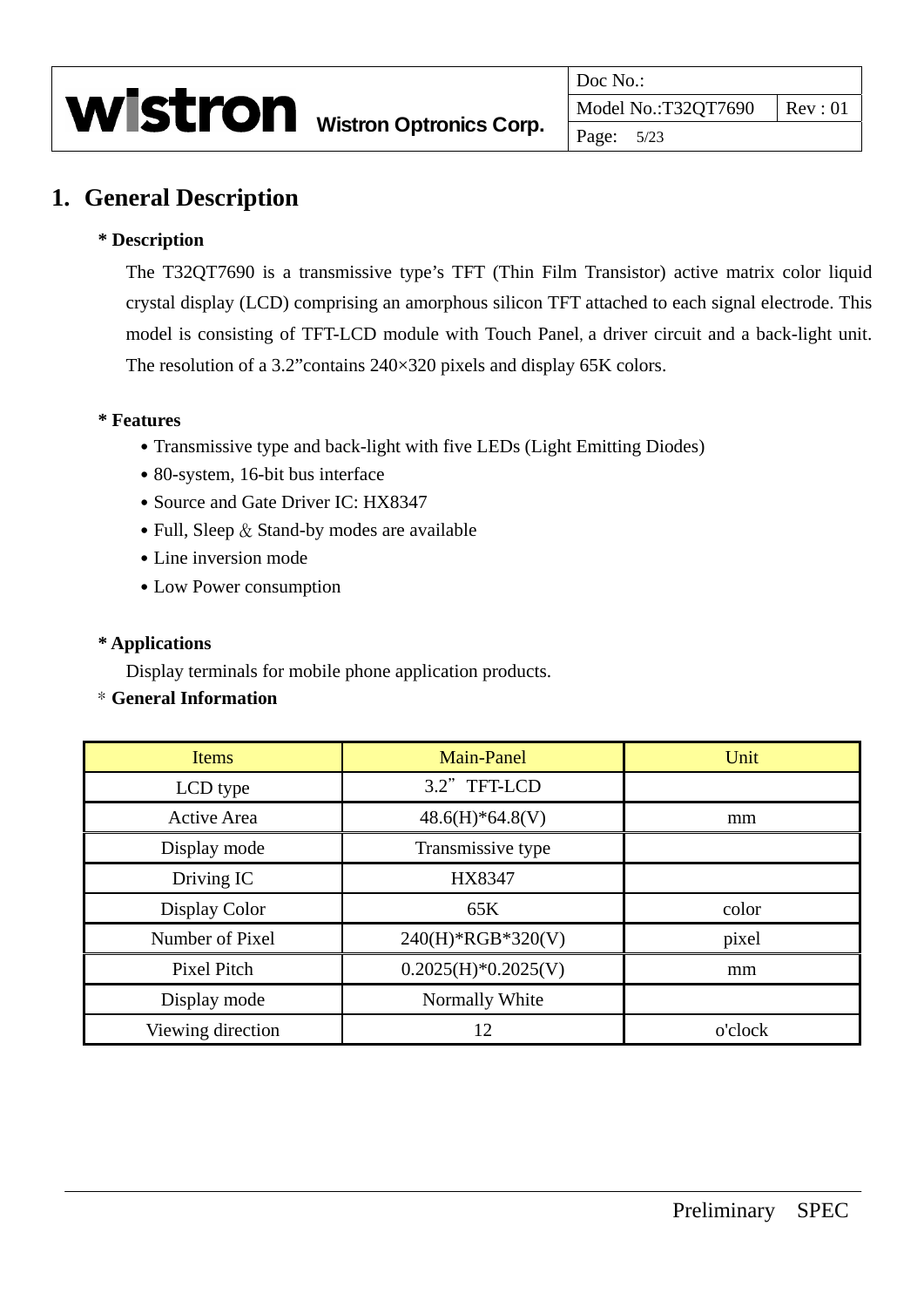|                                        | Doc No.:            |                              |
|----------------------------------------|---------------------|------------------------------|
| <b>WISTron</b> Wistron Optronics Corp. | Model No.:T32QT7690 | $\vert \text{Rev}: 01 \vert$ |
|                                        | Page: $6/23$        |                              |

#### **\* Mechanical Information**

|                | <b>Items</b>   | Min.                     | Typ.                     | Max. | Unit | <b>Note</b>              |
|----------------|----------------|--------------------------|--------------------------|------|------|--------------------------|
|                | Horizontal(H)  | 54.8                     | 55                       | 55.2 | mm   | -                        |
| Module<br>size | Vertical $(V)$ | 77.0                     | 77.2                     | 77.4 | mm   | $\overline{\phantom{0}}$ |
|                | Depth(D)       | $\overline{\phantom{a}}$ | $\overline{\phantom{0}}$ | 4.1  | mm   | 不含雙面膠                    |
|                | Weight         | $\overline{\phantom{a}}$ | 31.5                     | -    | g    | -                        |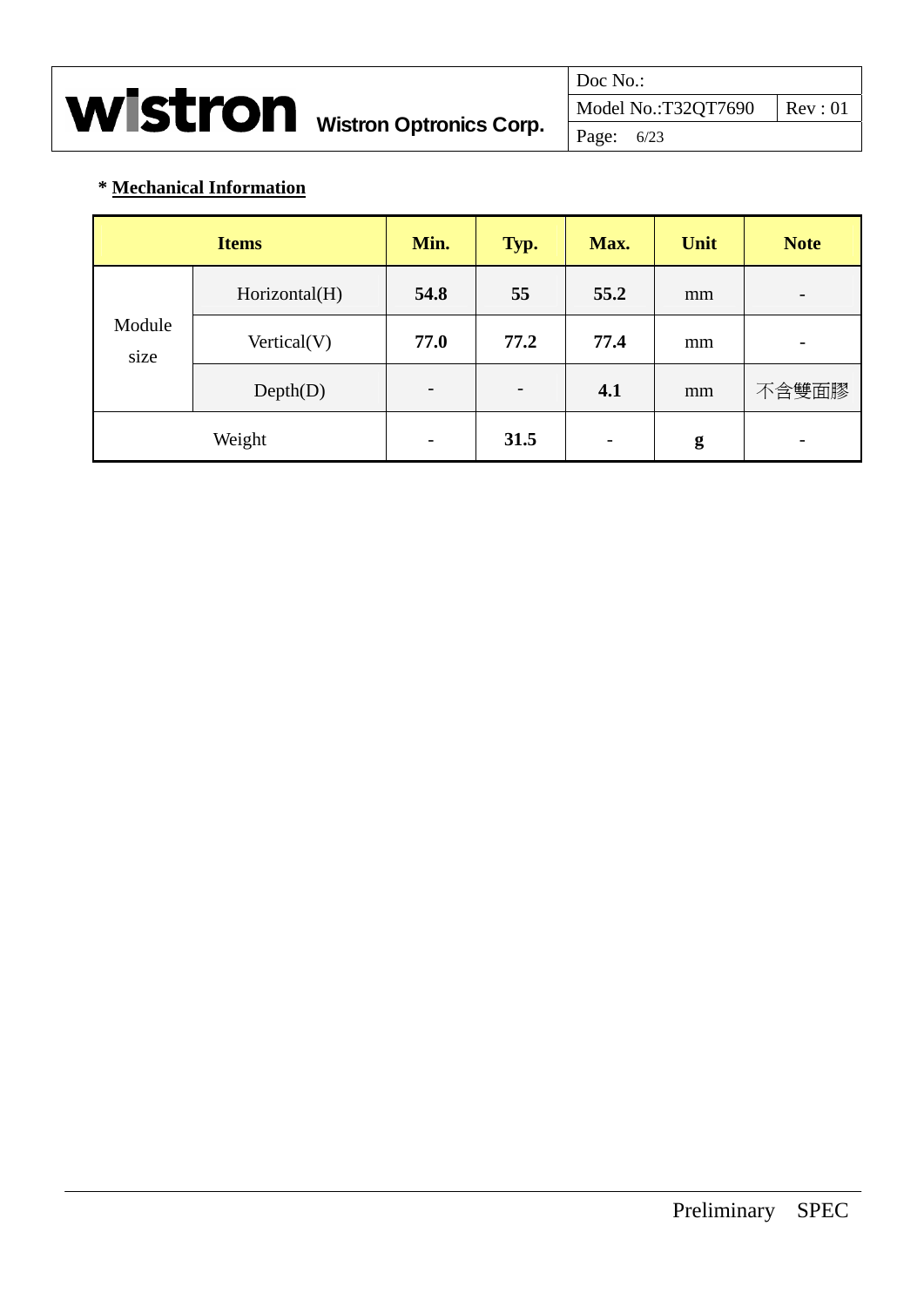|                                 |                                            | Doc No.:   |  |
|---------------------------------|--------------------------------------------|------------|--|
| Wistron Wistron Optronics Corp. | $\mid$ Model No.:T32QT7690 $\mid$ Rev : 01 |            |  |
|                                 |                                            | Page: 7/23 |  |

#### **2. Module Outline Dimension**

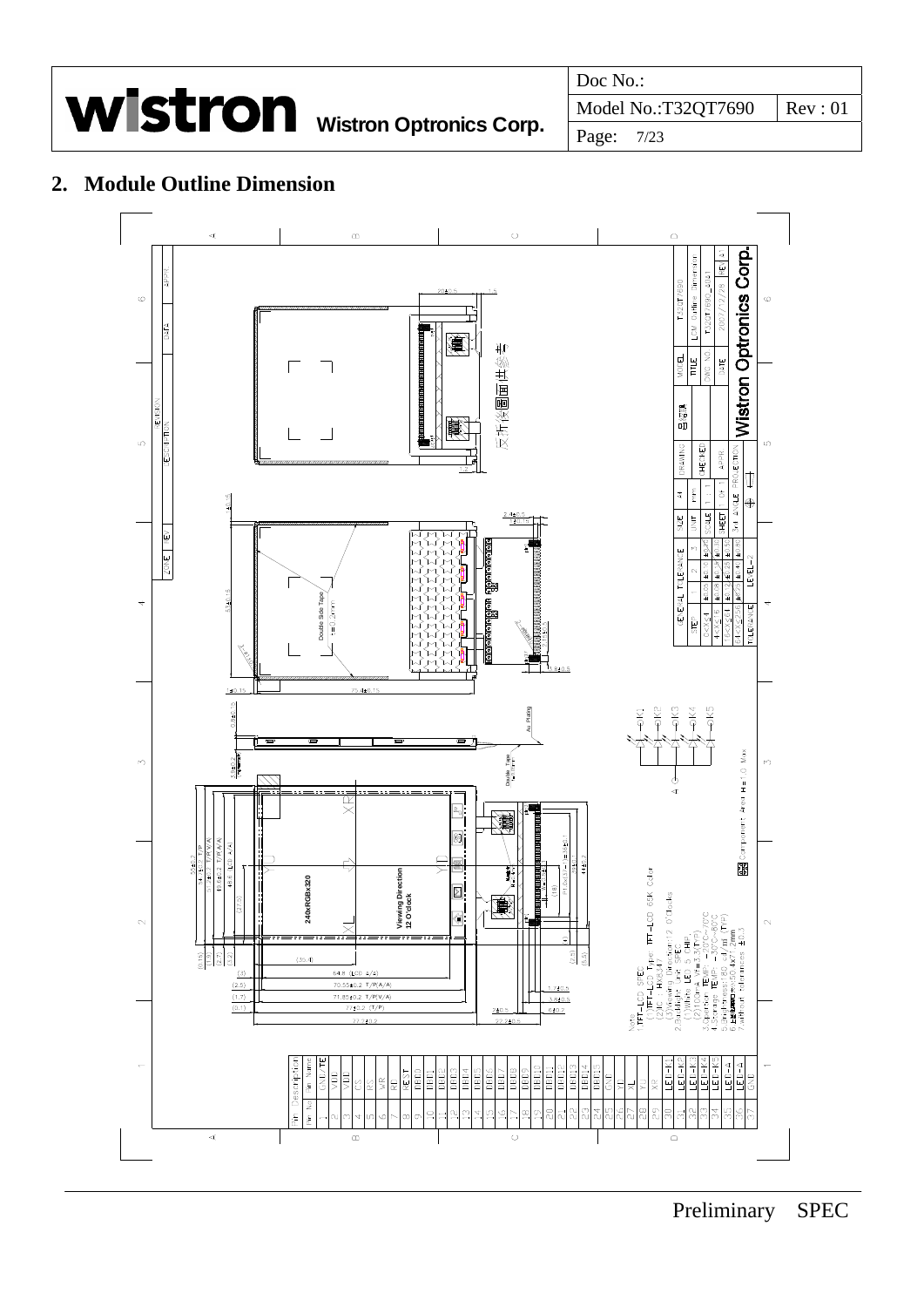|                                        | Doc No.:            |                  |
|----------------------------------------|---------------------|------------------|
| <b>WISTron</b> Wistron Optronics Corp. | Model No.:T32QT7690 | $\vert$ Rev : 01 |
|                                        | Page: 8/23          |                  |

#### **3. Absolute Maximum Ratings**

#### **3.1. Absolute Ratings of Environment**

| <b>Item</b>           | <b>Symbol</b> | <b>Value</b>  | Unit   | <b>Note</b> |
|-----------------------|---------------|---------------|--------|-------------|
| Operating temperature | Topr          | $-20$ to 70   | $\sim$ |             |
| Storage temperature   | Tstg          | $-30$ to $80$ | $\sim$ |             |

 $Ta = 25 \pm 2$ <sup>o</sup>C

#### **3.2. Electrical Absolute Ratings**

#### **3.2.1. TFT-LCD Module**

| <b>Item</b>              | <b>Symbol</b> | <b>Value</b>            | Unit |
|--------------------------|---------------|-------------------------|------|
| Power supply voltage (1) | $IOV_{cc}$    | $-0.3$ to 3.3           | V    |
| Power supply voltage (2) | $V_{ci}$      | $-0.3$ to 4.6           | V    |
| Power supply voltage (3) | <b>DDVDH</b>  | $-0.3$ to 9             | V    |
| Power supply voltage (4) | <b>VCL</b>    | $-4.6 \text{ to } 0.3$  | V    |
| Power supply voltage (5) | VGH           | $-0.3 \text{ to } 18.5$ | V    |
| Power supply voltage (6) | VGL           | $-18.5$ to 0.3          | V    |
| Input voltage range      | $\rm V_{IN}$  | -0.3 to $V_{ci}$ +0.3   |      |

 $Ta = 25 \pm 2^{\circ}C$ 

#### **3.2.2 Back-Light Unit**

| <b>Item</b> | <b>Symbol</b>  | Min.                     | Max. | Unit | <b>Note</b>    |
|-------------|----------------|--------------------------|------|------|----------------|
| Current     | $\mathbf{I}$ F | $\overline{\phantom{0}}$ | 20   | mA   | $\mathbf{I}$ . |

**Note:** 

(1) One LED current maximum absolute ratings.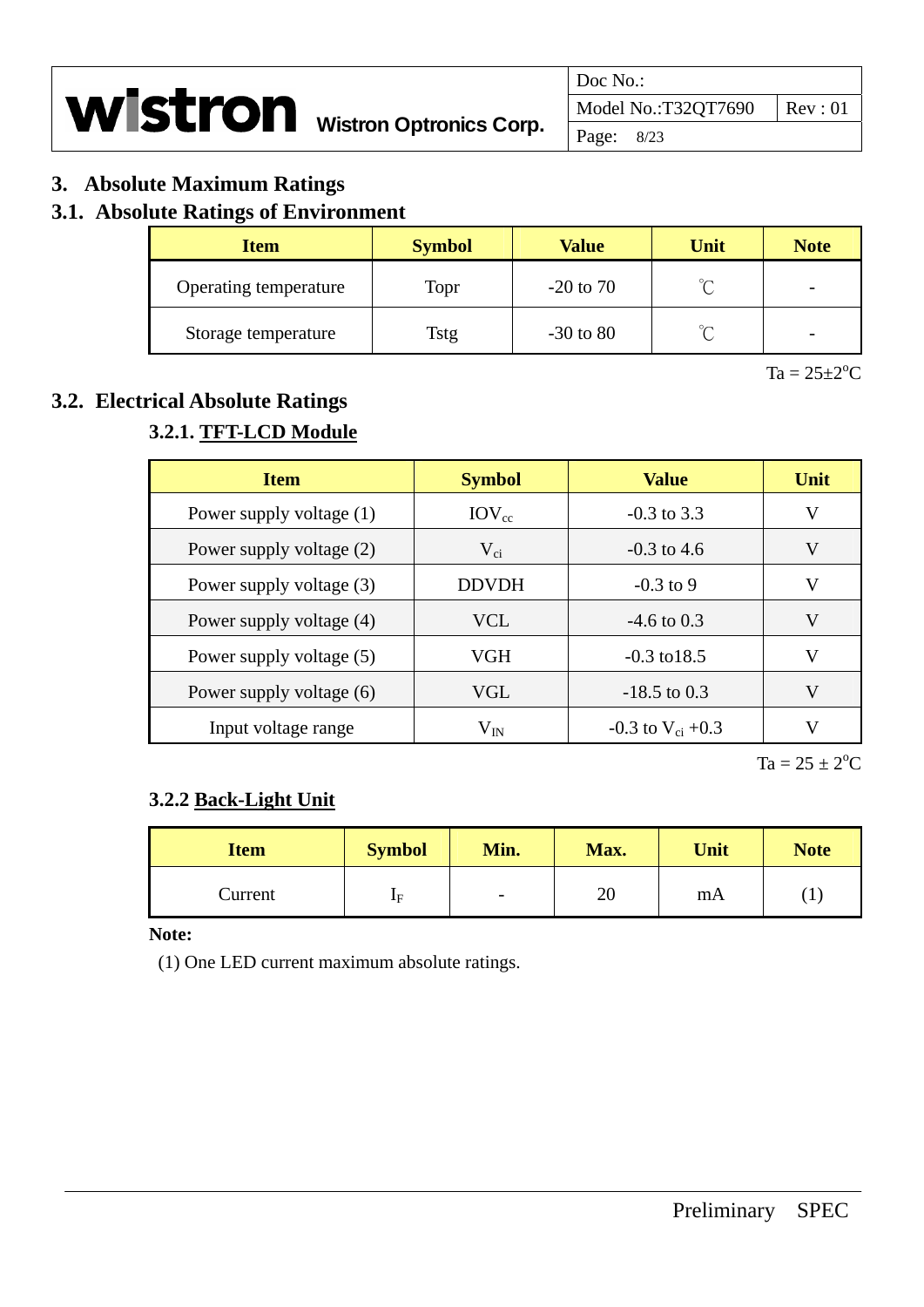

Doc No.: **WISTron** Wistron Optronics Corp. Model No.:T32QT7690 Rev : 01

#### **4. LCM Optical Characteristics**

| <b>Item</b>                          |       | <b>Symbol</b>           | <b>Condition</b> | Min.                     | Typ.  | Max.                     | Unit              | <b>Note</b> |
|--------------------------------------|-------|-------------------------|------------------|--------------------------|-------|--------------------------|-------------------|-------------|
| Contrast ratio<br>(center point)     |       | CR                      |                  | $\overline{\phantom{a}}$ | 250   |                          |                   | $(1)$ BM-7f |
| Luminance of white<br>(Center point) |       | <b>YL</b>               |                  | $\overline{\phantom{a}}$ | 180   |                          | cd/m <sup>2</sup> | $(4)$ BM-7f |
|                                      |       | TR                      | $\theta = 0$     | $\overline{\phantom{a}}$ | 15    | 30                       |                   | (2)         |
| Response time                        |       | $\mathrm{T}_\mathrm{F}$ | $\phi = 0$       | $\overline{a}$           | 35    | 50                       | ms                |             |
|                                      | White | Wx                      | (Normal          | 0.261                    | 0.291 | 0.321                    |                   | (4)         |
|                                      |       | Wy                      | Viewing          | 0.291                    | 0.321 | 0.351                    |                   |             |
|                                      | Red   | Rx                      | Angle)           | 0.591                    | 0.621 | 0.651                    |                   |             |
| Color                                |       | <b>Ry</b>               | $B/L$ on         | 0.303                    | 0.333 | 0.363                    |                   |             |
| chromaticity<br>(CIE 1931)           | Green | <b>Gx</b>               |                  | 0.301                    | 0.331 | 0.361                    |                   | $BM-7f$     |
|                                      |       | Gy                      |                  | 0.560                    | 0.590 | 0.620                    |                   |             |
|                                      |       | Bx                      |                  | 0.112                    | 0.142 | 0.172                    |                   |             |
|                                      | Blue  | <b>By</b>               |                  | 0.056                    | 0.086 | 0.116                    |                   |             |
|                                      |       | $\theta$ L              |                  | $\overline{a}$           | 70    | $\overline{\phantom{0}}$ |                   |             |
| Viewing                              | Hor.  | $\theta$ R              | $CR \ge 10$      | $\overline{\phantom{0}}$ | 70    | $\overline{\phantom{a}}$ |                   |             |
| angle                                | Ver   | $\varphi$ H             | $B/L$ on         |                          | 65    |                          | Degrees           | (3)         |
|                                      |       | $\varphi$ L             |                  | $\overline{\phantom{0}}$ | 35    | $\overline{\phantom{0}}$ |                   |             |

 $Ta = 25 \pm 2^{\circ}C$ ,  $V_{CC} = V_{CI} = 2.8V$ 

#### **Note (1) Contrast ratio is defined as follows**

Luminance ( brightness ) all pixels "White" CR= Luminance ( brightness ) all pixels "dark"

#### **(2) Response time is defined as follows**

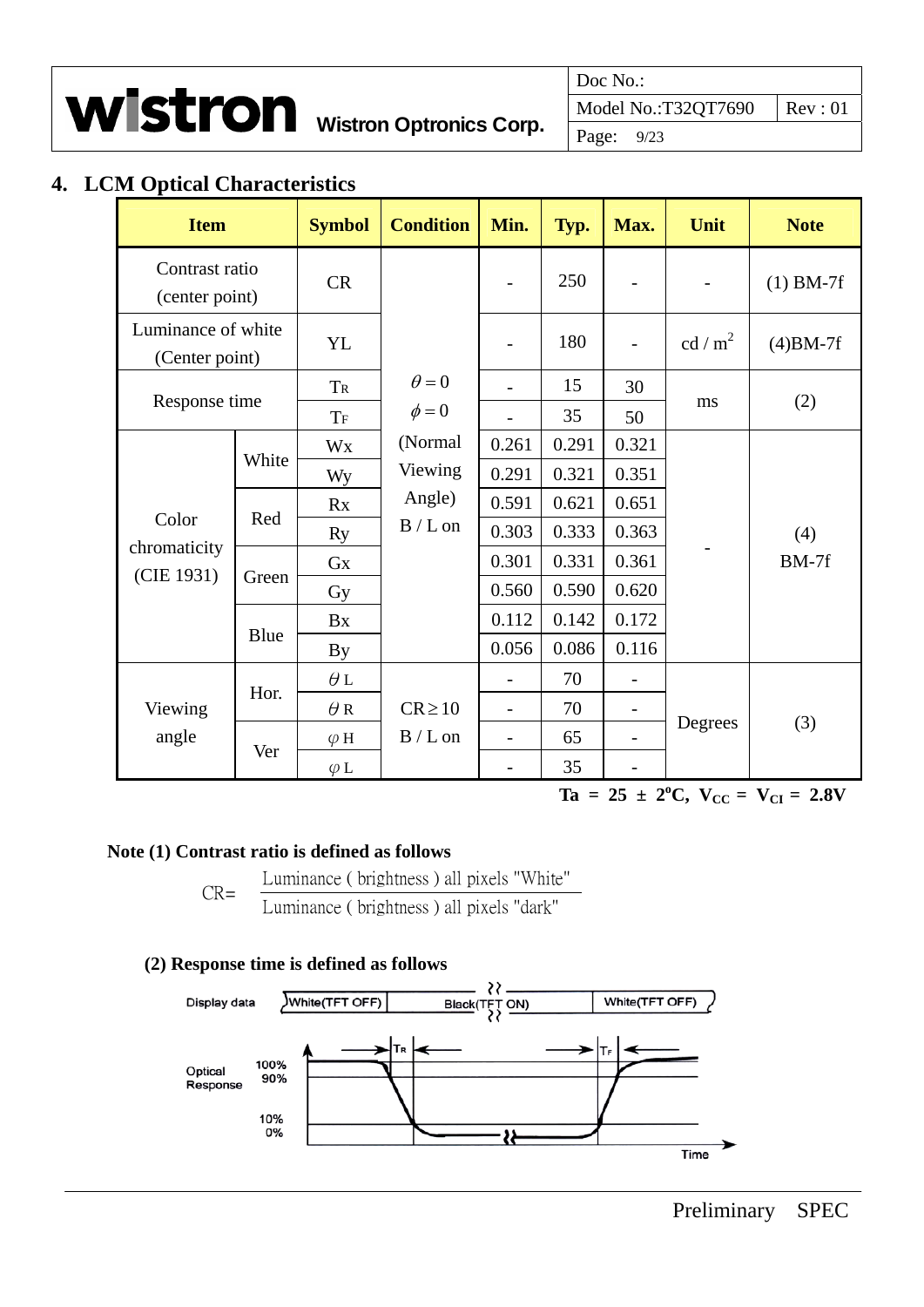|                                        | Doc No.:                      |  |
|----------------------------------------|-------------------------------|--|
| <b>Wistron</b> Wistron Optronics Corp. | Model No.:T32QT7690   Rev: 01 |  |
|                                        | Page: 10/23                   |  |

#### **(3) Definition of Viewing Angle**



#### **(4) Optical measurement equipment setup**

- -Measurement should be executed in a stable, windless, and dark room. After lighting the backlight for 30mins.
- -Environment condition : Common air conditioner cleanness 、Ta=23±5℃、
- Humidity=60±15%
- -Distance : 50cm
- -Photodetector: BM-7f (Field  $1^{\circ}$ )

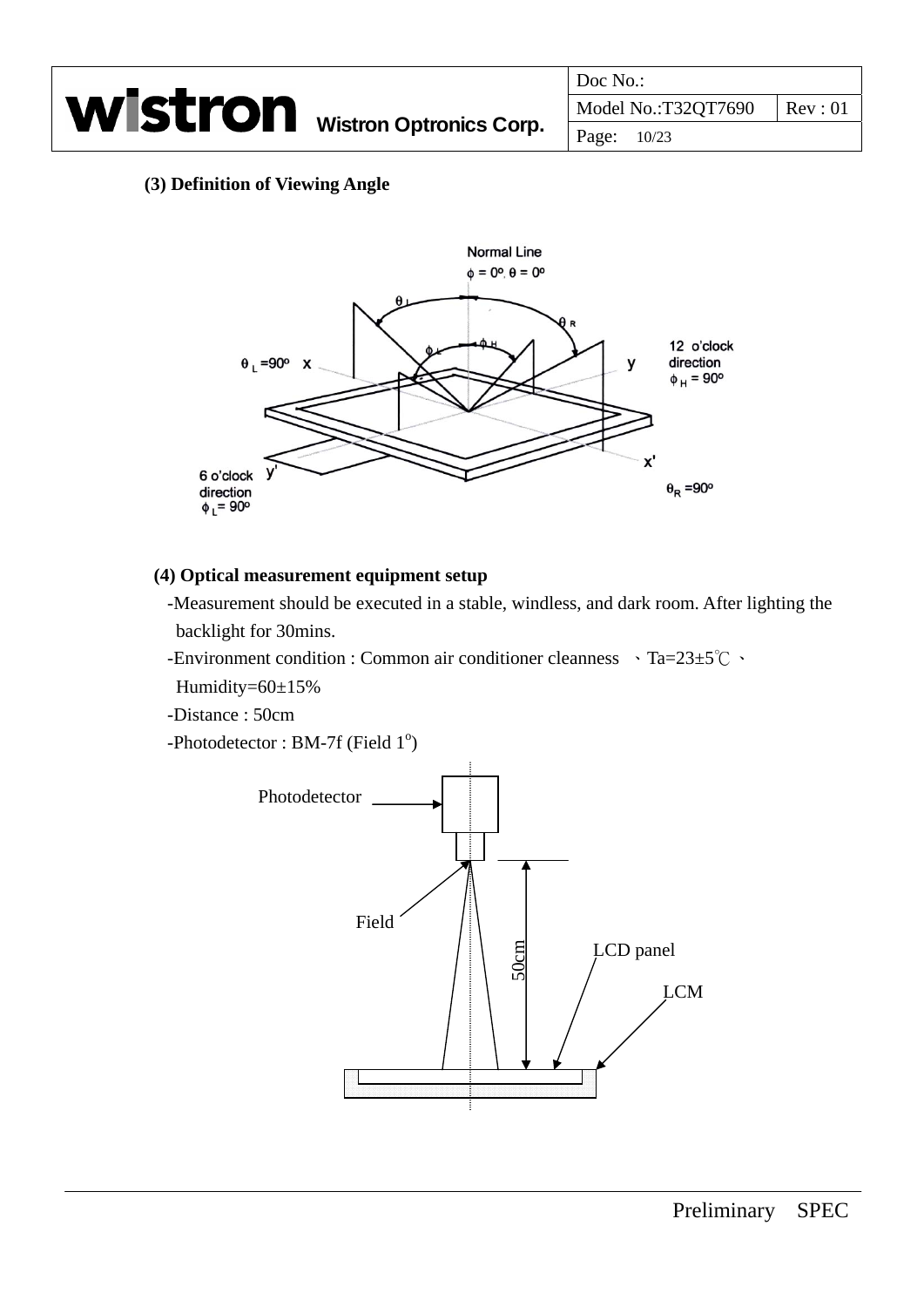|                                        | Doc No.:                       |  |
|----------------------------------------|--------------------------------|--|
| <b>WISTron</b> Wistron Optronics Corp. | Model No.:T32QT7690   Rev : 01 |  |
|                                        | Page: 11/23                    |  |

#### **5. Electrical Characteristics**

#### **5.1. TFT-LCD Module**

| <b>Items</b>           |          | <b>Symbol</b>           | Min. | Typ. | Max.       | Unit | <b>Note</b> |
|------------------------|----------|-------------------------|------|------|------------|------|-------------|
| Logic supply voltage   |          | $\rm V_{DD}$            | 2.3  | 2.8  | 3.0        | V    |             |
| DC/DC supply voltage   |          | $\rm V_{DD}$            | 2.3  | 2.8  | 3.0        | V    |             |
| Dissipation<br>current | Stand-by | $(I_{CC}+I_{CI})_{STB}$ |      |      | <b>TBD</b> |      | (1)         |
|                        | Sleep    | $(I_{CC}+I_{CI})_{SLP}$ |      |      | <b>TBD</b> | mA   | (2)         |
|                        | Full     | $(I_{CC}+I_{CI})_F$     |      |      | <b>TBD</b> |      | (3),(4)     |
| Frame frequence        |          | $f_{Frame}$             |      | 60   |            | Hz   |             |

 $Ta = 25 \pm 2^{\circ}C$ 

Note (1)  $Vec=V_{CI}=2.8V$ , Stand-by mode & No input signals

(2) Vcc=V<sub>CI</sub>=2.8V, Sleep mode & No input signals

(3)  $Vcc=V_{CI}=2.8V$ ,  $f_{Vsync}=60Hz$ ,  $R_{frame}=15F$ ame

(4)Dissipation current check pattern

Black Pattern

#### **5.2. Back-Light unit**

Back-Light Unit Electrical Characteristics (Ta =  $25 \pm 2$ <sup>o</sup>C)

| <b>Item</b>              | <b>Symbol</b> | Min.                     | Typ. | Max. | Unit | <b>Condition</b>         |
|--------------------------|---------------|--------------------------|------|------|------|--------------------------|
| <b>Forward Voltage</b>   | $V_{\rm E}$   | $\overline{\phantom{0}}$ | 3.3  | -    |      | $I_F = 100mA$            |
| <b>Power Consumption</b> | $\rm P_{WF}$  | $\overline{\phantom{0}}$ | 330  |      | mW   | $\overline{\phantom{0}}$ |

#### **5.3. Driving Touch Panel (Analog resistance type)**

| <b>Item</b>                             | <b>Symbol</b>            | Min.                     | Typ.                     | Max.                     | Unit      | <b>Remark</b>    |
|-----------------------------------------|--------------------------|--------------------------|--------------------------|--------------------------|-----------|------------------|
| Resistor between terminals (Glass side) | Rx                       | 200                      | $\overline{\phantom{a}}$ | 900                      | Ω         |                  |
| Resistor between terminals (Film side)  | Ry                       | 200                      | $\qquad \qquad$          | 900                      | Ω         |                  |
| <b>Operation Voltage</b>                | Vtouch                   | $\overline{a}$           | <b>TBD</b>               | $\overline{\phantom{0}}$ | V         | DC               |
| Linearity                               | $\overline{\phantom{0}}$ | $-1.5$                   | $\overline{\phantom{a}}$ | 1.5                      | $\%$      |                  |
| Chattering                              | $\overline{\phantom{a}}$ | $\overline{\phantom{a}}$ | <b>TBD</b>               | $\overline{\phantom{0}}$ | ms        |                  |
| <b>Surface Hardness</b>                 | $\overline{\phantom{0}}$ | 3                        | $\overline{\phantom{a}}$ | $\overline{\phantom{0}}$ | H         | <b>JIS K5600</b> |
| <b>Light Transparency</b>               |                          | 80                       | $\overline{\phantom{0}}$ |                          | $\%$      |                  |
| <b>Insulation Resistance</b>            | Ri                       |                          | <b>TBD</b>               |                          | $M\Omega$ | At DC 25V        |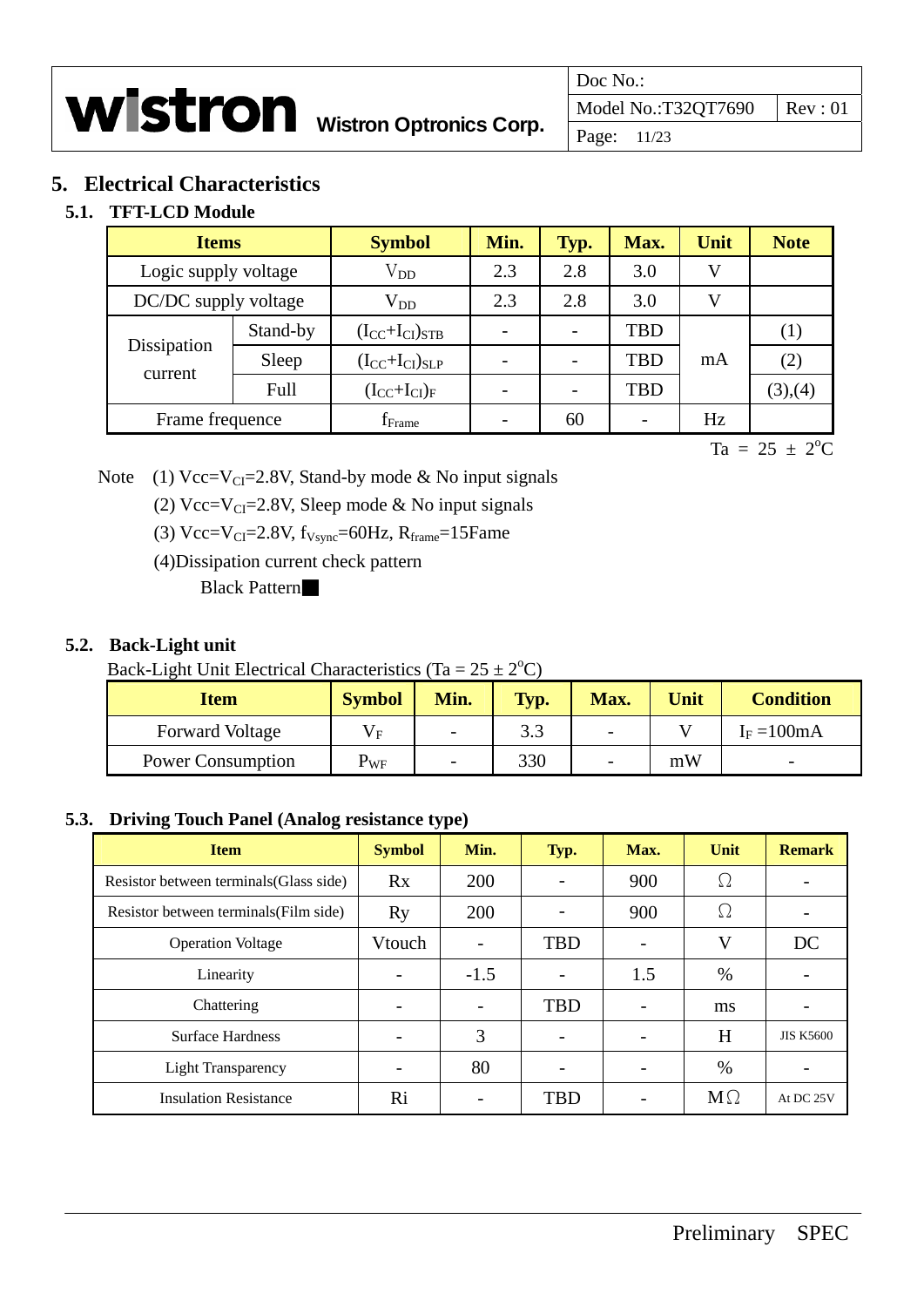|                                        | Doc No.:                                 |
|----------------------------------------|------------------------------------------|
| <b>Wistron</b> Wistron Optronics Corp. | Model No.:T32QT7690<br>$\mathsf{Rev}:01$ |
|                                        | Page: 12/23                              |

#### **6. Block diagram**

**6.1. 3.2"TFT (Interface System Structure)** 



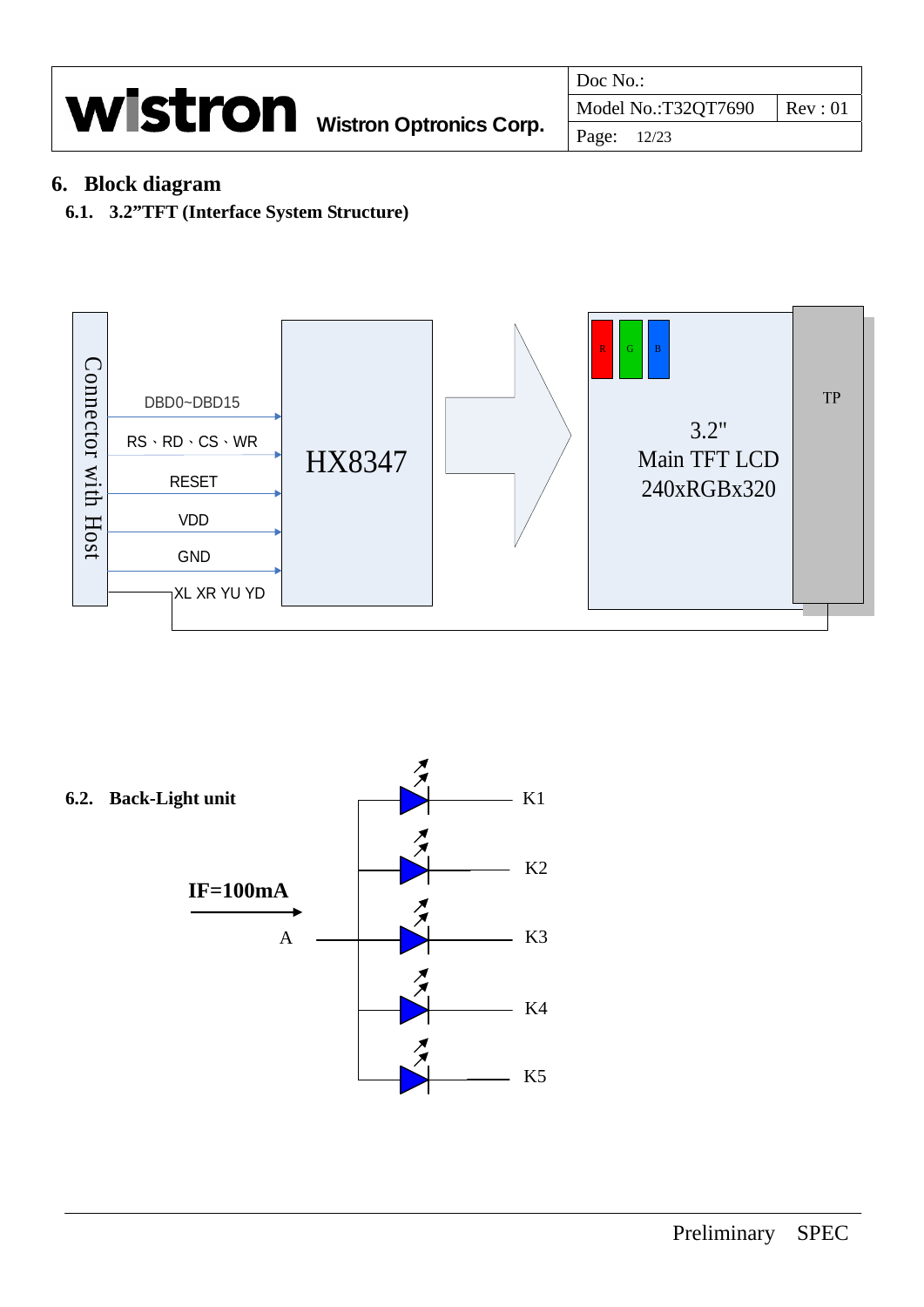#### **7. Input Terminal Pin Assignment**

7.1 TFT LCD module :

| NO.            | pin name         | Description                                               | Input /<br>Output | <b>Note</b>  |
|----------------|------------------|-----------------------------------------------------------|-------------------|--------------|
| $\mathbf{1}$   | <b>GND/TE</b>    | Default (Contact 2 connect Contact 3 FOR J1)<br>: Ground, | G                 |              |
|                |                  | TE function: Contact 1 connect Contact 2 for J1           | $\bigcirc$        |              |
| $\overline{2}$ | <b>VDD</b>       | Voltage: 2.3~3.0                                          | $\mathbf I$       | <b>POWER</b> |
| $\overline{3}$ | <b>VDD</b>       | Voltage: 2.3~3.0                                          | $\rm I$           | <b>POWER</b> |
| $\overline{4}$ | CS               | chip select signal.                                       | $\mathbf I$       |              |
| 5              | <b>RS</b>        | register select signal.                                   | $\mathbf I$       |              |
| 6              | <b>WR</b>        | write strobe signal                                       | $\mathbf I$       |              |
| 7              | RD               | read strobe signal                                        | $\bigcirc$        |              |
| 8              | <b>REST</b>      | Reset                                                     | $\mathbf I$       |              |
| 9              | DB <sub>D</sub>  | Data (LSB)                                                | I/O               |              |
| 10             | DBD1             | Data                                                      | I/O               |              |
| 11             | DBD <sub>2</sub> | Data                                                      | I/O               |              |
| 12             | DBD 3            | Data                                                      | I/O               |              |
| 13             | DBD 4            | Data                                                      | I/O               |              |
| 14             | DBD 5            | Data                                                      | I/O               |              |
| 15             | DBD 6            | Data                                                      | I/O               |              |
| 16             | DBD 7            | Data                                                      | I/O               |              |
| 17             | DBD <sub>8</sub> | Data                                                      | I/O               |              |
| 18             | DBD 9            | Data                                                      | I/O               |              |
| 19             | DBD10            | Data                                                      | I/O               |              |
| 20             | DBD 11           | Data                                                      | I/O               |              |
| 21             | DBD 12           | Data                                                      | I/O               |              |
| 22             | DBD 13           | Data                                                      | $I/O$             |              |
| 23             | DBD 14           | Data                                                      | I/O               |              |
| 24             | DBD 15           | Data(MSB)                                                 | I/O               |              |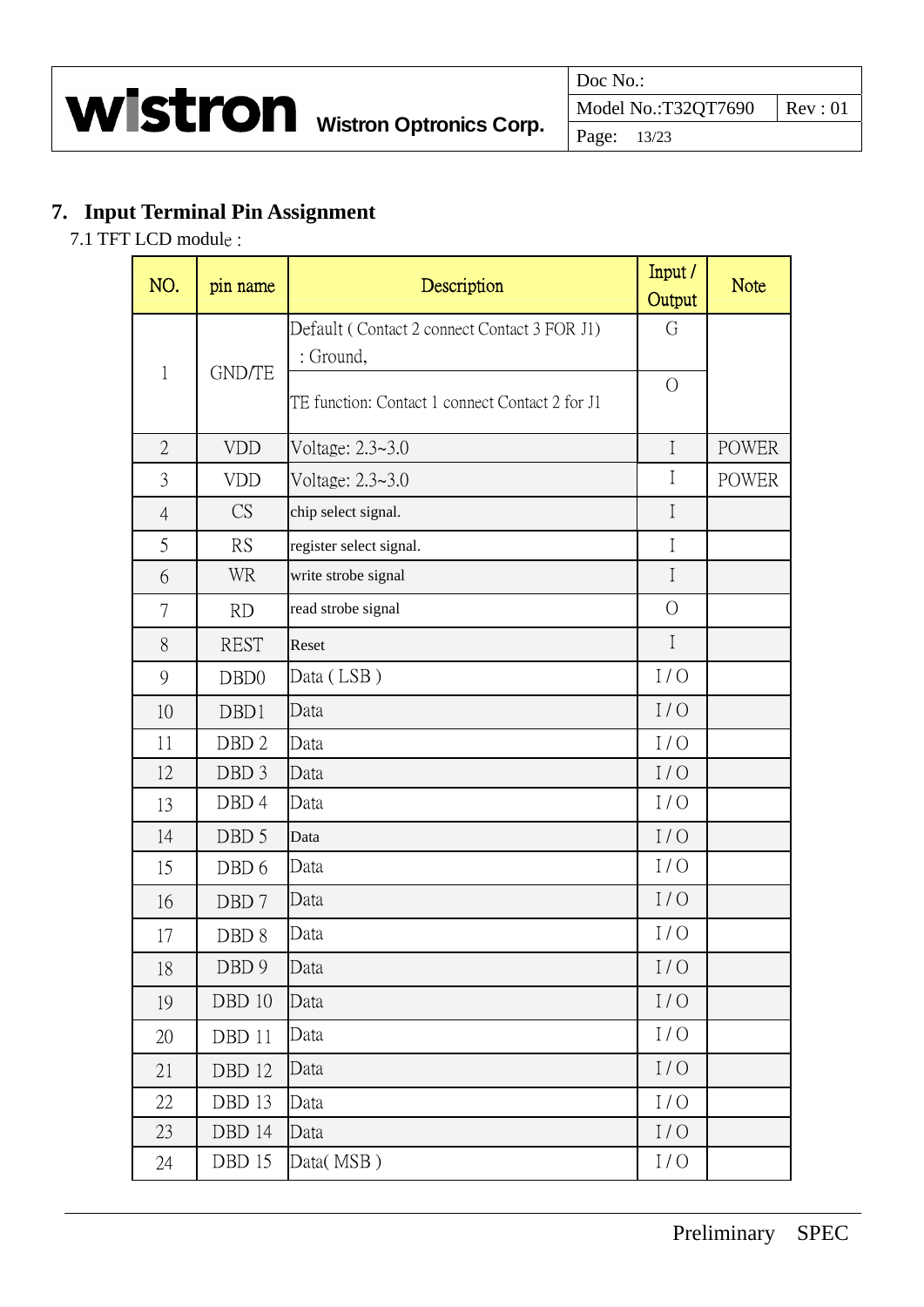|                                        | Doc No.:                      |  |
|----------------------------------------|-------------------------------|--|
| <b>Wistron</b> Wistron Optronics Corp. | Model No.:T32QT7690   Rev: 01 |  |
|                                        | $\vert$ Page: 14/23           |  |

| 25 | <b>GND</b> | Ground             | G           |  |
|----|------------|--------------------|-------------|--|
| 26 | YD         | T/P Down           | I           |  |
| 27 | XL         | T/P Left           | $\mathbf I$ |  |
| 28 | YU         | T/P Up             | I           |  |
| 29 | XR         | T/P Right          | $\mathbf I$ |  |
| 30 | $LED-K1$   | <b>B/L Cathode</b> | $\mathbf I$ |  |
| 31 | LED-K2     | <b>B/L Cathode</b> | $\mathbf I$ |  |
| 32 | LED-K3     | <b>B/L Cathode</b> | $\bf{I}$    |  |
| 33 | LED-K4     | <b>B/L Cathode</b> | $\mathbf I$ |  |
| 34 | LED-K5     | <b>B/L Cathode</b> | $\mathbf I$ |  |
| 35 | LED-A      | <b>B/L</b> Anode   | $\bf{I}$    |  |
| 36 | LED-A      | <b>B/L</b> Anode   | $\mathbf I$ |  |
| 37 | <b>GND</b> | Ground             | G           |  |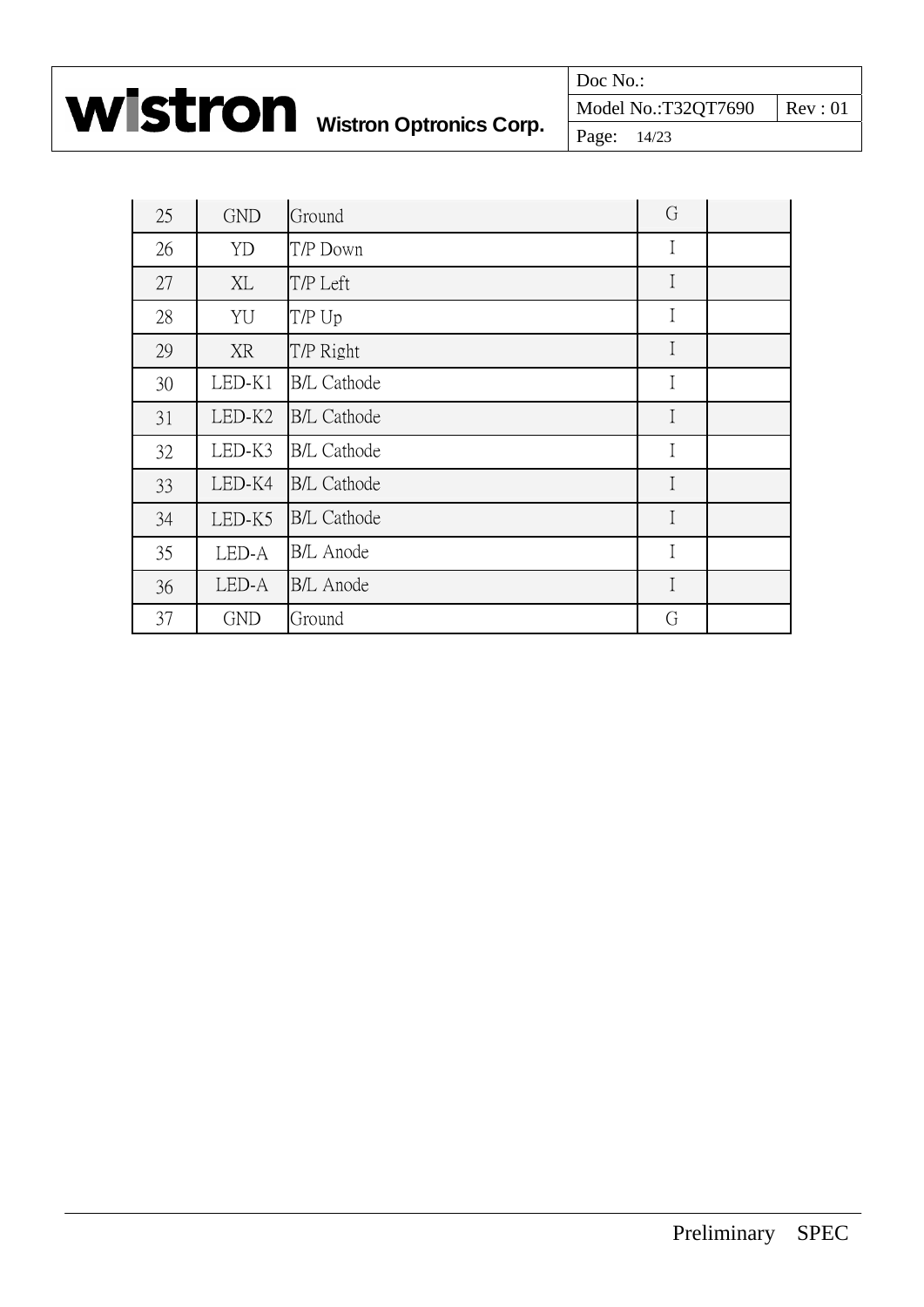|                                        | Doc No.:                             |  |
|----------------------------------------|--------------------------------------|--|
| <b>WIStron</b> Wistron Optronics Corp. | Model No.:T32QT7690 $\vert$ Rev : 01 |  |
|                                        | Page: 15/23                          |  |

#### 7.2 Touch Panel Pin Delimiter

| TP Pin No. | <b>Symbol</b> | <b>Module Pin No.</b> | <b>Module Pin Name</b> | <b>Description</b> |
|------------|---------------|-----------------------|------------------------|--------------------|
|            | XR            | 29                    | (XR                    | <b>Right Side</b>  |
|            |               | 26                    |                        | Lower Side         |
|            |               | 27                    | ΧL                     | Left Side          |
|            |               | 28                    |                        | <b>Upper Side</b>  |

Touch Panel Pin Assignment:

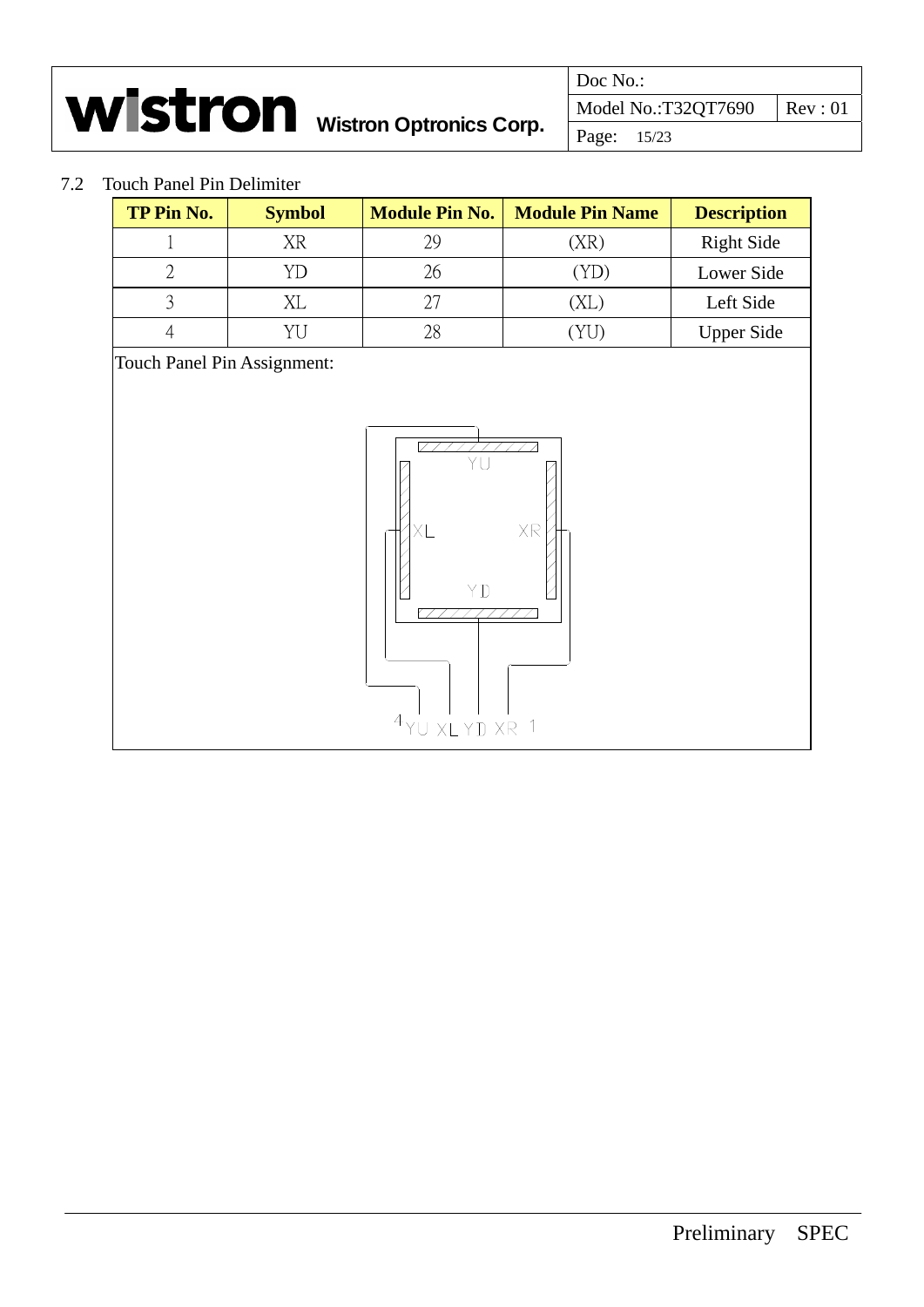|                                        |                     | Doc No.:           |  |
|----------------------------------------|---------------------|--------------------|--|
| <b>Wistron</b> Wistron Optronics Corp. | Model No.:T32QT7690 | $\mathsf{Rev}: 01$ |  |
|                                        |                     | Page: 16/23        |  |

### **8. Interface specifications**

#### **8.1. System Interface**

Please refer to **HX8347** datasheet for more details.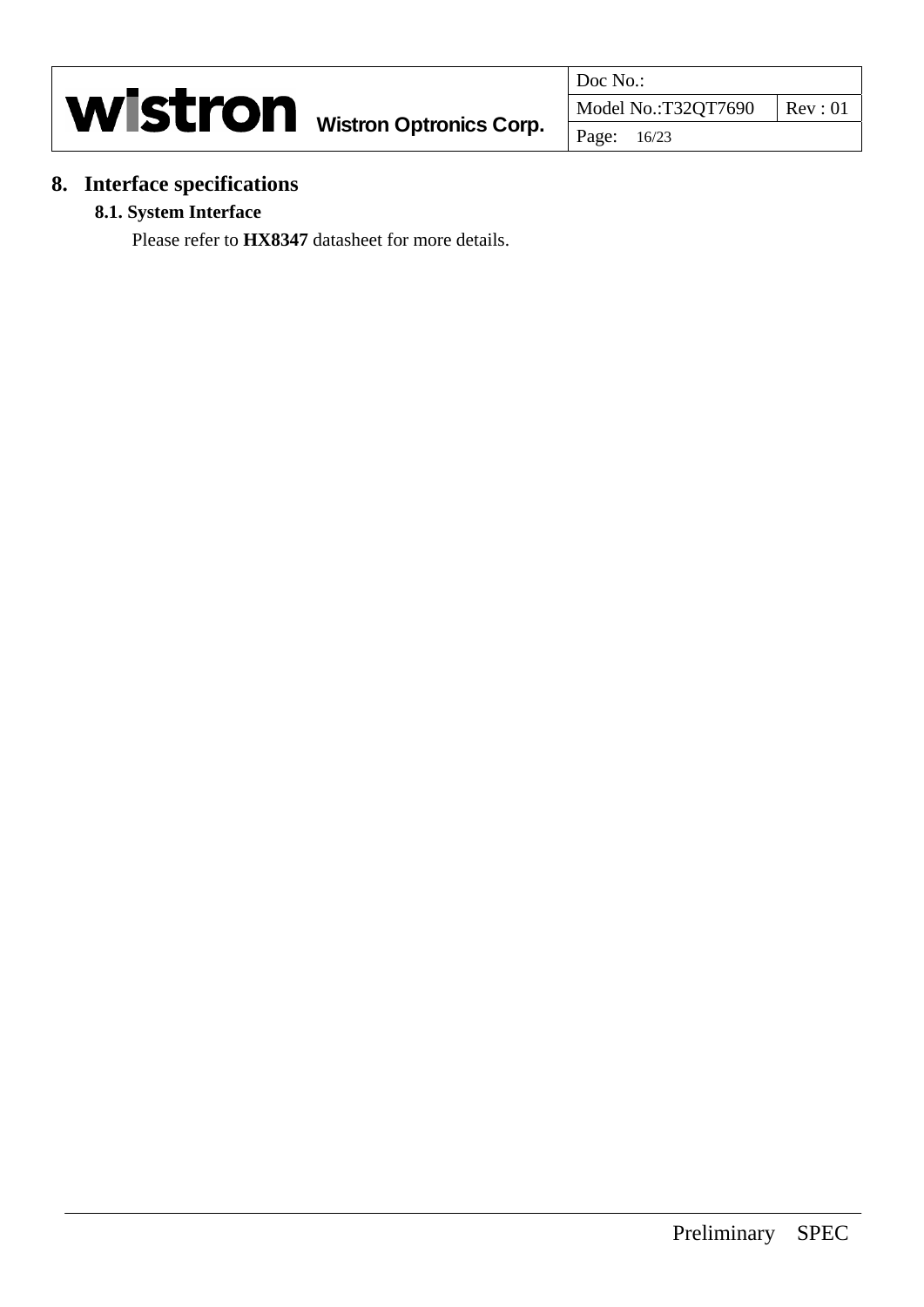|                                        | Doc No.:            |                  |
|----------------------------------------|---------------------|------------------|
| <b>Wistron</b> Wistron Optronics Corp. | Model No.:T32QT7690 | $\text{Rev}: 01$ |
|                                        | Page: 17/23         |                  |

#### **9. Initial code**

#### **9.1. Initial code**

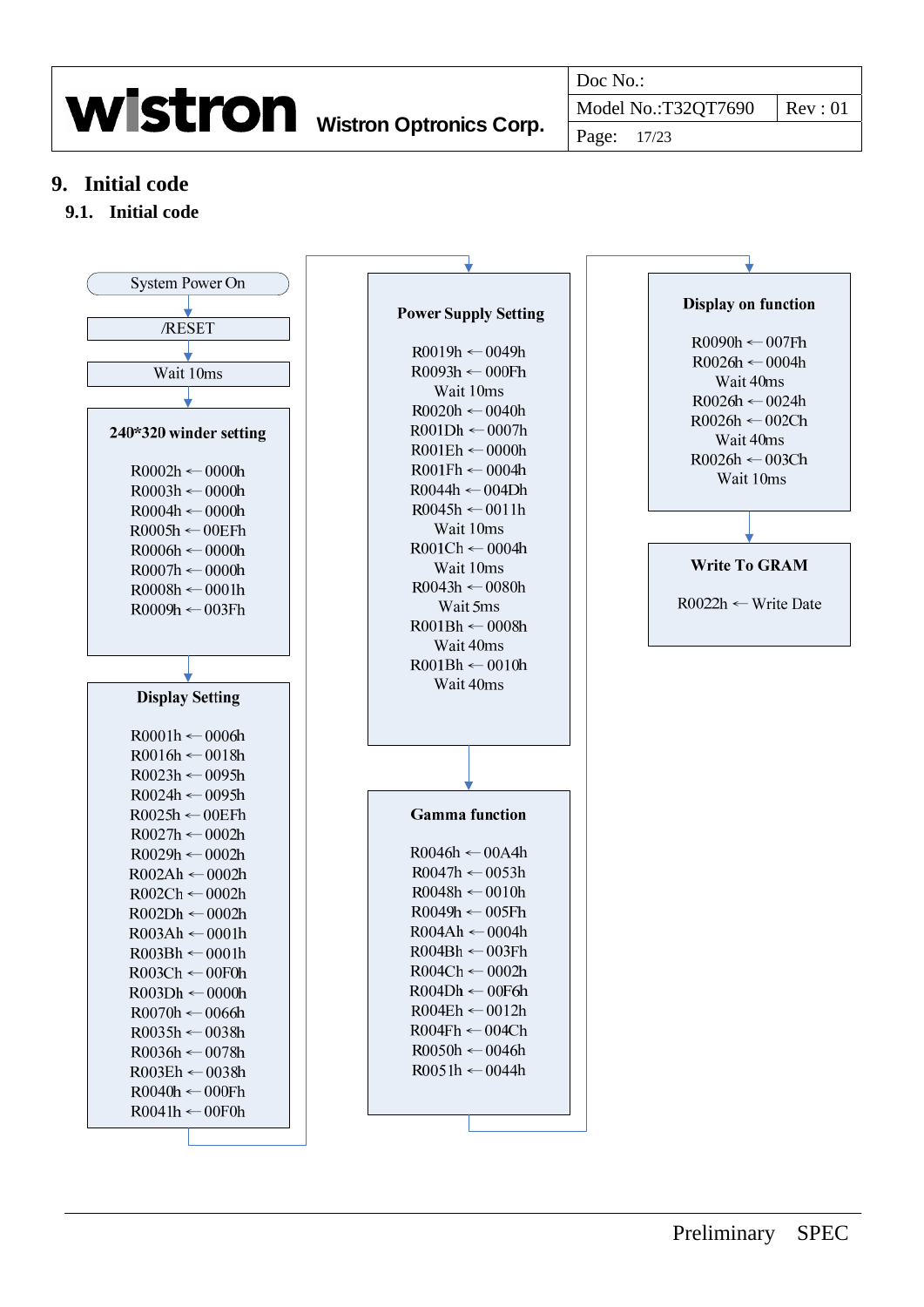

#### **9.2. Sleep Mode Setting / Wake up Sequence**

Standby Mode



Standby Mode Wake up

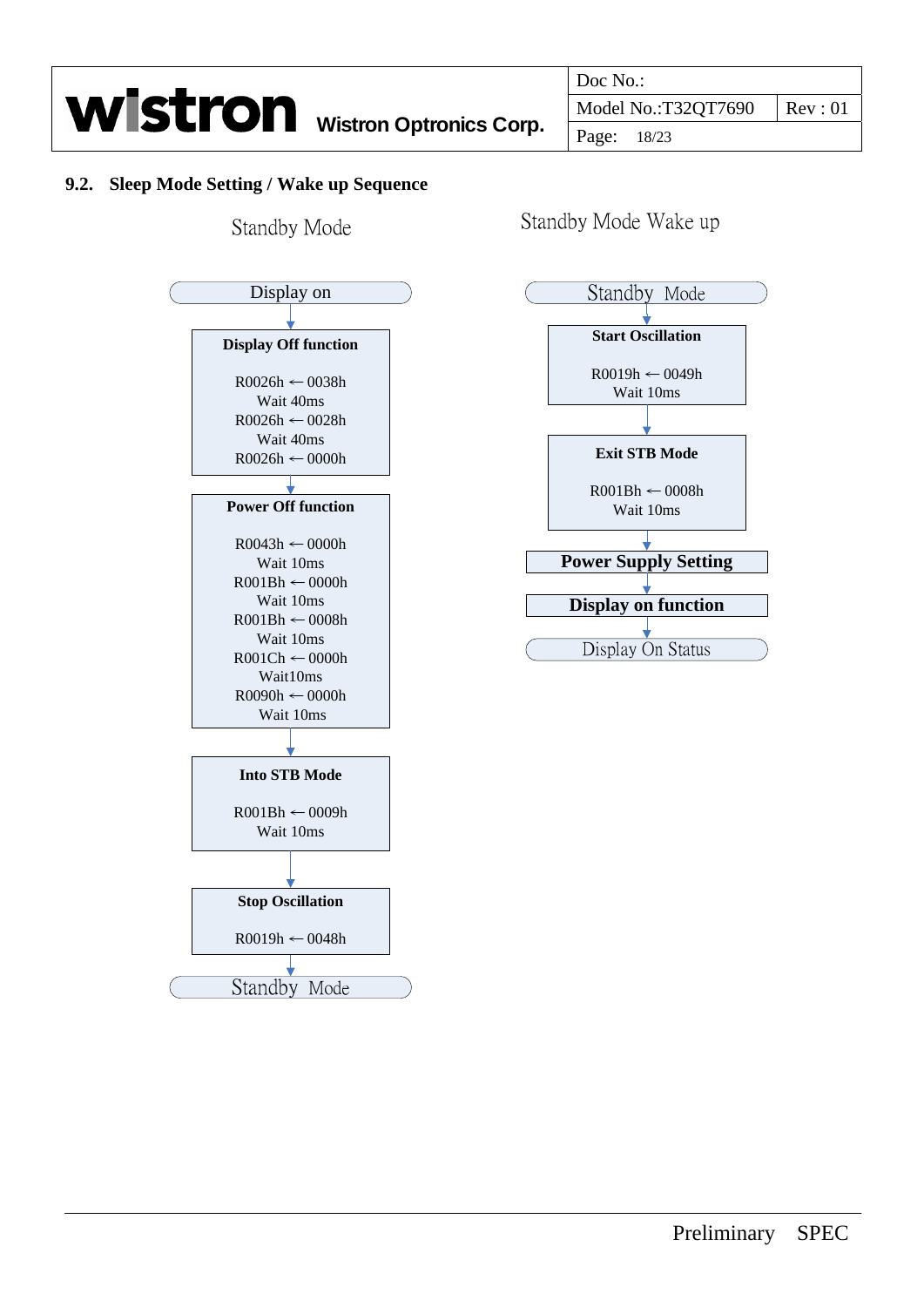|                                        | Doc No.:                       |  |
|----------------------------------------|--------------------------------|--|
| <b>WISTron</b> Wistron Optronics Corp. | Model No.:T32QT7690   Rev : 01 |  |
|                                        | Page: 19/23                    |  |

## **10. Reliability**

|                       | <b>Item</b>                                        | <b>Purpose</b>                                                                                                      | S/S         | <b>Conditions</b>                                                                                                             | <b>Criterion</b>                                                      |  |
|-----------------------|----------------------------------------------------|---------------------------------------------------------------------------------------------------------------------|-------------|-------------------------------------------------------------------------------------------------------------------------------|-----------------------------------------------------------------------|--|
| Stress<br>Environment | <b>High Temperature</b><br>Storage                 | To check the product capability<br>after long time high<br>temperature environment stress.                          | $\geq$ 5pcs | $Ta = 80 \pm 2$ <sup>o</sup> C<br>240 hours                                                                                   |                                                                       |  |
|                       | <b>High Temperature</b><br><b>Humidity Storage</b> | To check the product capability<br>after long time high<br>temperature & high humidity<br>environment stress.       | $\geq$ 5pcs | $Ta = 60 \pm 2$ <sup>o</sup> C<br>$RH = 90 \pm 2\%$<br>240 hours                                                              | Brightness should<br>be within 70% of<br>initial value<br>Operational |  |
|                       | <b>Thermal Shock</b>                               | To check the product capability<br>after rapidly stress of different<br>high/low temperature<br>environment change. | $\geq$ 5pcs | -20 $\mathrm{^{\circ}C}$ /30 mins $\Leftrightarrow$<br>25°C/5 mins $\Leftrightarrow$<br>$80^{\circ}$ C /30 mins,<br>10 Cycles | function is work                                                      |  |

#### Contents of Reliability Tests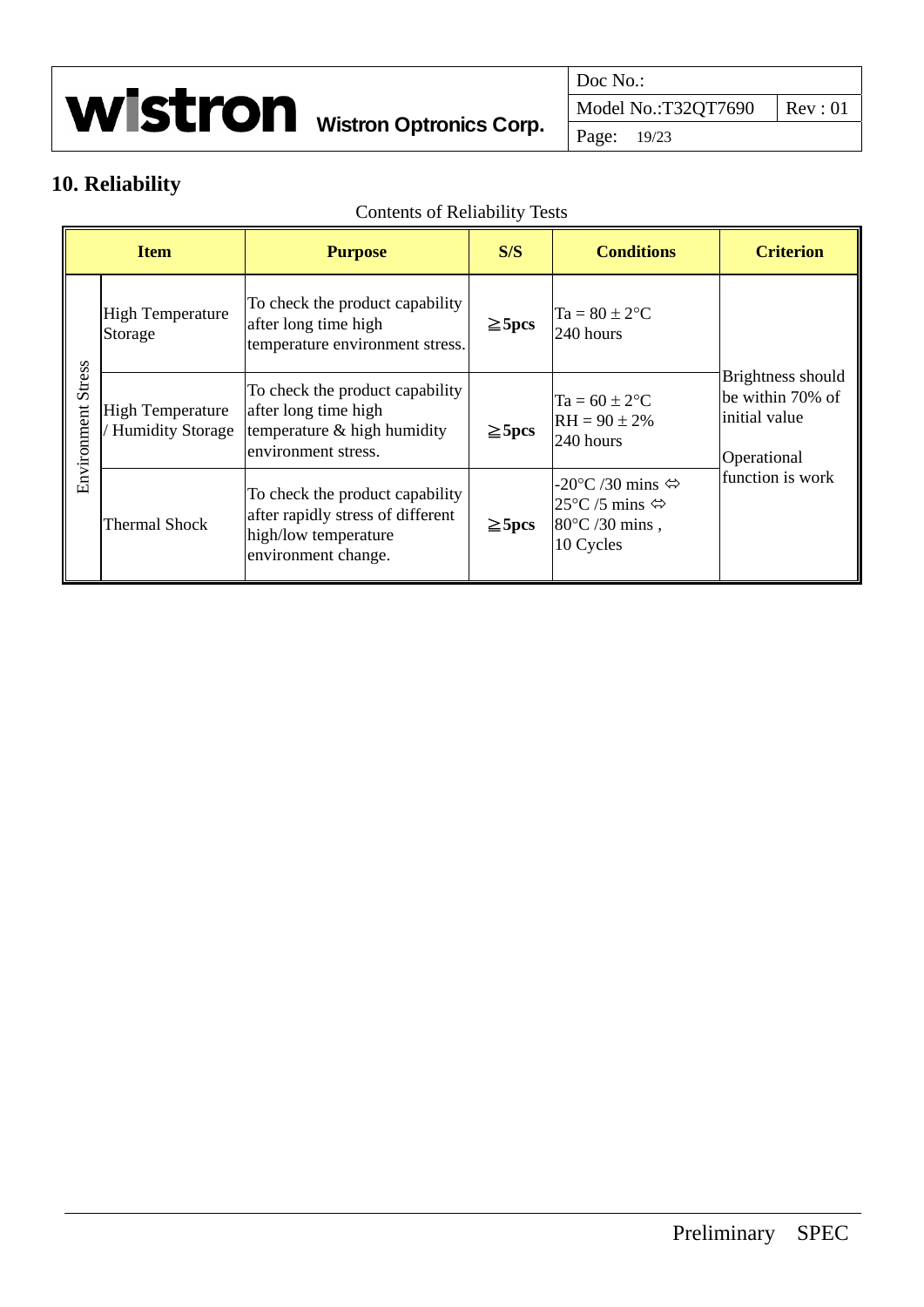|                                 | Doc No.:                             |  |
|---------------------------------|--------------------------------------|--|
| Wistron Wistron Optronics Corp. | Model No.:T32QT7690 $\vert$ Rev : 01 |  |
|                                 | Page: 20/23                          |  |

#### **11. Packing**

Package Quantity (Thick Model) :

One Tray Include : \_\_\_ TBD \_\_ Pcs Module ;

One Package (1 Lot) : 14 Pcs Tray(  $13$  Tray + 1 Empty Tray) ; TBD Pcs Module ; One Carton Include : 1 Lot ; 14 Pcs Tray ; TBD Pcs Module;

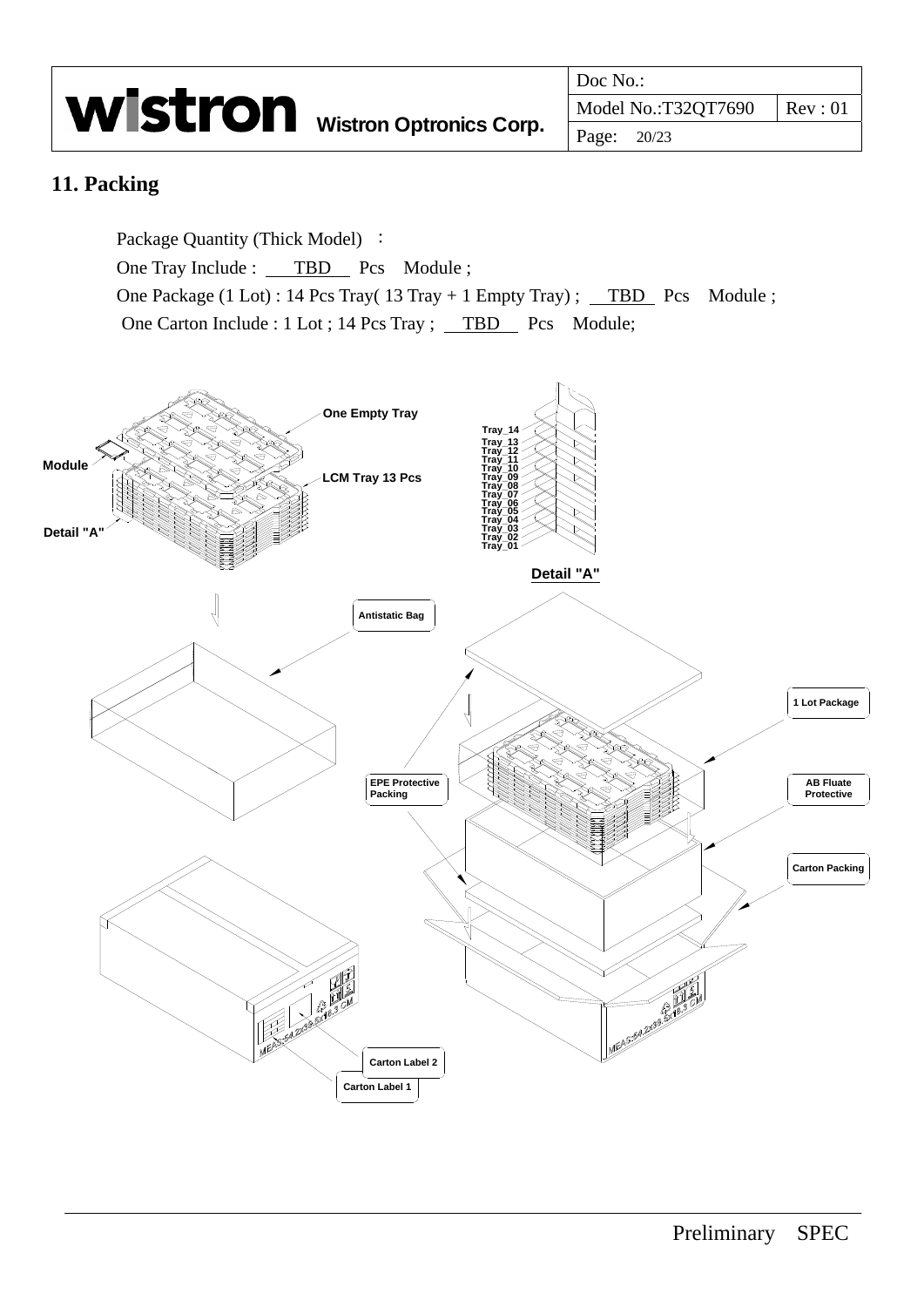#### **12. General Precautions**

#### **12.1. Handling**

- (a) When the module is assembled, it should be attached to the system firmly. Be careful not to twist and bend the module.
- (b) Refrain from strong mechanical shock and / or any force to the module. In addition to damage, this may cause improper operation or damage to the module and back-light unit.
- (c) Note that polarizers are very fragile and could be easily damaged. Do not press or scratch the surface harder than a HB pencil lead.
- (d) Wipe off water droplets or oil immediately. If you leave the droplets for a long time, Staining and discoloration may occur.
- (e) If the surface of the polarizer is dirty, clean it using some absorbent cotton or soft cloth.
- (f) The desirable cleaners are water, Isopropyl Alcohol or Hexane.
- (g) If the liquid crystal material leaks from the panel, it should be kept away from the eyes or mouth. In case of contact with hands, legs or clothes, it must be washed away thoroughly with soap.
- (h) Use finger-stalls with soft gloves in order to keep display clean during the incoming inspection and assembly process.
- (i) Do not disassemble the module.
- (j) Protection film for polarizer on the module shall be slowly peeled off just before use so that the electrostatic charge can be minimized.

#### **12.2. Storage**

- (a) Do not leave the Panel in high temperature, and high humidity for a long time. It is highly recommended to store the module with temperature from 0 to 35℃ and relative humidity of less than 70%.
- (b) Do not store the TFT-LCD module in direct sunlight.
- (c) The module shall be stored in a dark place. It is prohibited to apply sunlight or fluorescent light during the store.

#### **12.3. Touch panel notes**

(a). We suggest your Bezel design at least keep. 0.5mm(Max) outside the inner edge of View Area. Please see the attached drawing of cross-section construction.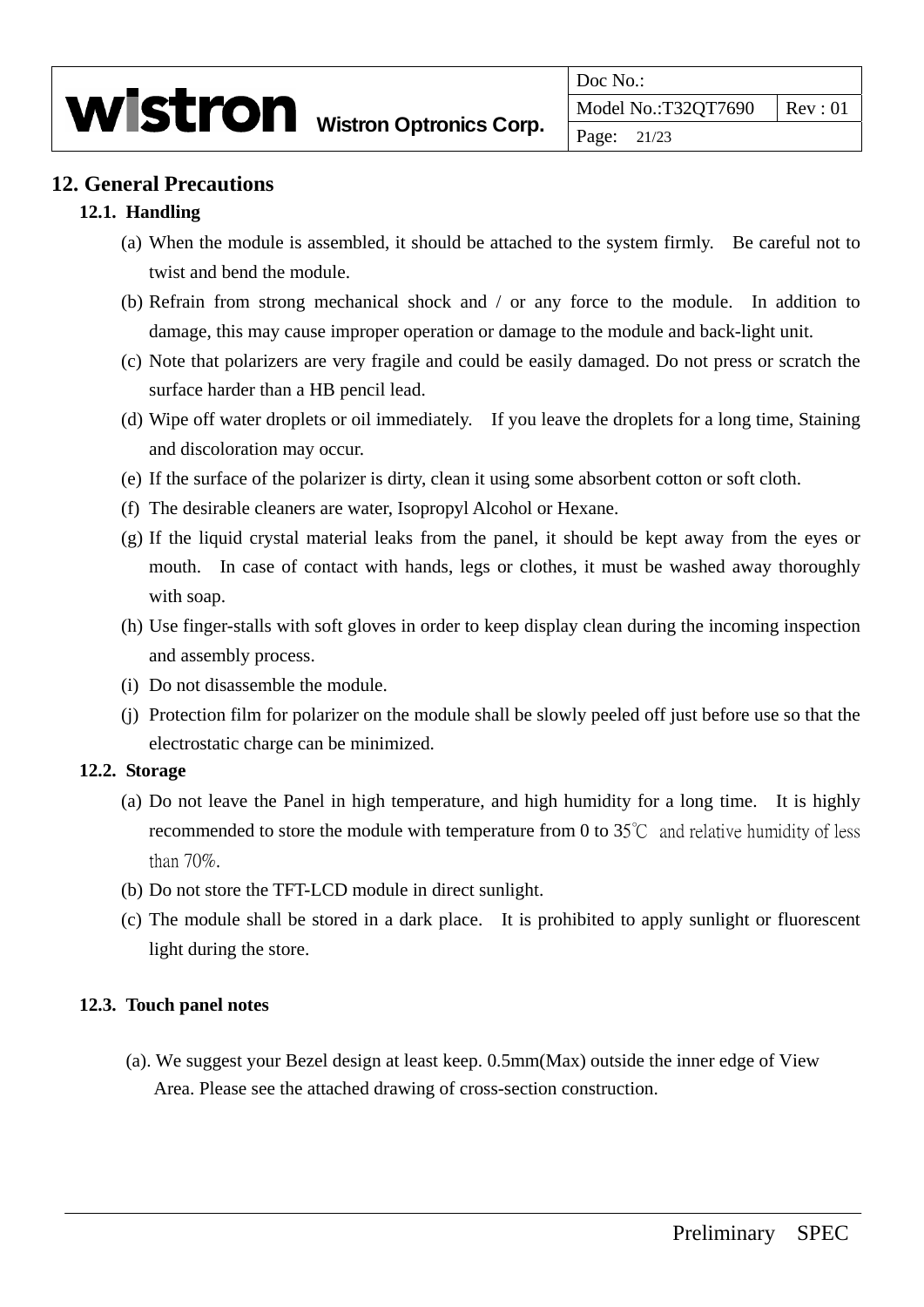

(b). If cushion is used between bezel and film must be choose as free as enough to absorb the expansion and contraction to avoid the distortion of film.



(c). The area from Viewing Area 2mm is structurally weak for pressure, especially for pen use, the film may be forcibly bent and cause defection. This area must be protected by the bezel and input must be avoided.

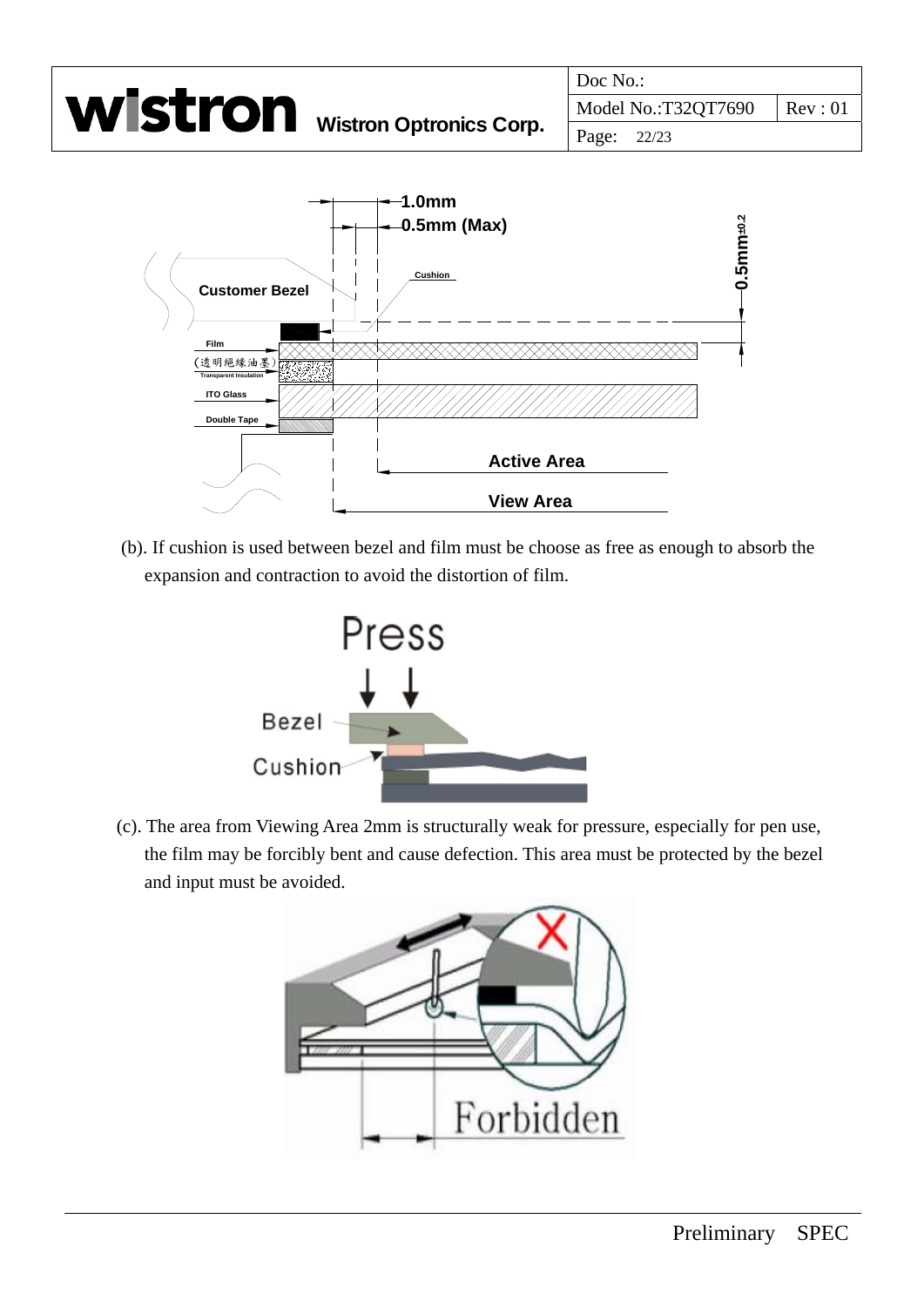|                                        | Doc No.:            |                    |
|----------------------------------------|---------------------|--------------------|
| <b>WISTron</b> Wistron Optronics Corp. | Model No.:T32QT7690 | $\mathsf{Rev}: 01$ |
|                                        | Page: 23/23         |                    |

- (d). Most of the touch screens have air vent to equalize the inside air pressure to the outside one. the air vent must be open and liquid contact must be avoided as the liquid may be absorbed if the liquid accumulated near the air vent.
- (e). Don't insert cable line like follow drawing could cause the tail broken.



#### **12.4. Others**

- (a) When in operations, do not connect; disconnect the module in the "Power on" condition.
- (b) The liquid crystal is deteriorated by ultraviolet; do not leave it in direct sunlight and strong ultraviolet ray for hours.
- (c) Avoid condensation of water. It may result in improper operation or disconnection of electrode.
- (d) Do not exceed the absolute maximum rating value. Otherwise the panel may be damaged.
- (e) If the panel displays the same pattern continuously for a long period of time, it can be the situation when the image "Stick" to the screen
- (f) The max temperature / continuous time of FPC soldering are  $320^{\circ}$  C / 5 seconds.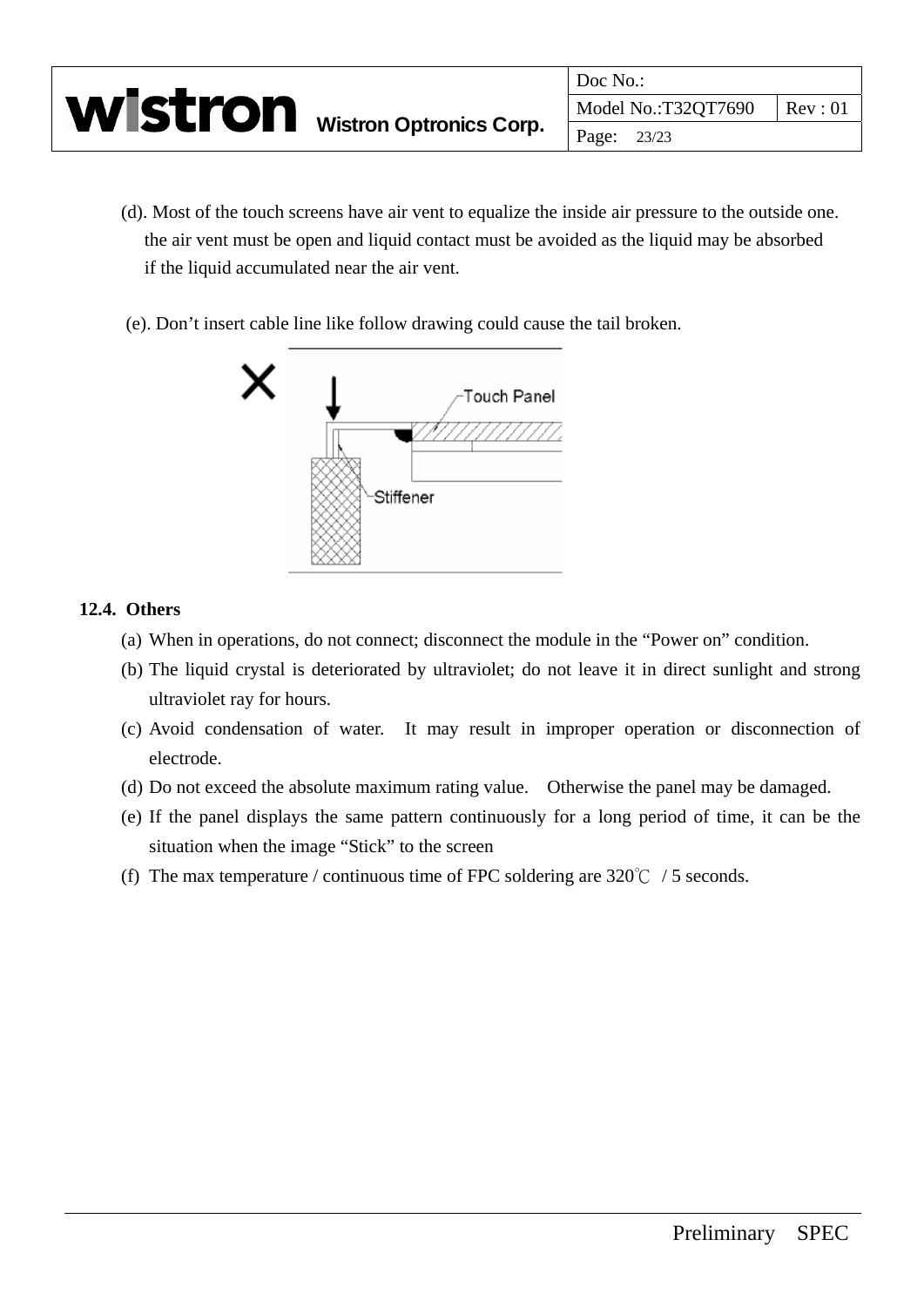

| Document Title: 2.4"以上(含)成品出貨檢驗規格 |          |                                                                               | Doc. No: SQ-0004 |              |
|-----------------------------------|----------|-------------------------------------------------------------------------------|------------------|--------------|
|                                   |          |                                                                               | Rev. : D         | Page: 1 of 6 |
|                                   |          |                                                                               |                  |              |
| 版本<br>Version                     | 生效日      | 變更內容                                                                          |                  | 建立者          |
|                                   | Date     | Description                                                                   |                  | Initiation   |
| $\mathbf{A}$                      |          | 08/21/06 新制定。                                                                 |                  | 彭世邦          |
| $\, {\bf B}$                      | 01/25/07 | 新增 Cell (with polarizer & without polarizer) 出貨檢驗規範。                          |                  | 彭世邦          |
| $\mathbf C$                       |          | 07/13/07 變更公司頁首 Logo 及頁尾。                                                     |                  | 彭世邦          |
| D                                 | 09/04/07 | 1. 5.3.3: AQL 0.65 修訂為 AQL 1.0。                                               |                  | 彭世邦          |
|                                   |          | 2.5.7 B/L、5.8 TP 及 B/L 外觀檢測之「黑點、白點、異物」SPEC                                    |                  |              |
|                                   |          | 由:0.2mm <d≦0.8mm 0.5mm<d≦0.8mm。<="" th="" 修訂為=""><th></th><th></th></d≦0.8mm> |                  |              |
|                                   |          |                                                                               |                  |              |
|                                   |          |                                                                               |                  |              |
|                                   |          |                                                                               |                  |              |
|                                   |          |                                                                               |                  |              |
|                                   |          |                                                                               |                  |              |
|                                   |          |                                                                               |                  |              |
|                                   |          |                                                                               |                  |              |
|                                   |          |                                                                               |                  |              |
|                                   |          |                                                                               |                  |              |
|                                   |          |                                                                               |                  |              |
|                                   |          |                                                                               |                  |              |
|                                   |          |                                                                               |                  |              |
|                                   |          |                                                                               |                  |              |
|                                   |          |                                                                               |                  |              |
|                                   |          |                                                                               |                  |              |
|                                   |          |                                                                               |                  |              |
|                                   |          |                                                                               |                  |              |
|                                   |          |                                                                               |                  |              |
|                                   |          |                                                                               |                  |              |
|                                   |          |                                                                               |                  |              |
|                                   |          |                                                                               |                  |              |
|                                   |          |                                                                               |                  |              |
|                                   |          |                                                                               |                  |              |
|                                   |          |                                                                               |                  |              |
|                                   |          |                                                                               |                  |              |
|                                   |          |                                                                               |                  |              |
|                                   |          |                                                                               |                  |              |
|                                   |          |                                                                               |                  |              |
|                                   |          |                                                                               |                  |              |
|                                   |          |                                                                               |                  |              |

The content of document is the exclusive property of Wistron Optronics Co., Ltd. & Wistron Optronics (Kunshan) Co., Ltd and shall not be distributed or reproduced, or disclosed in whole or in part without prior permission of Wistron Optronics Co., Ltd. & Wistron Optronics (Kunshan) Co., Ltd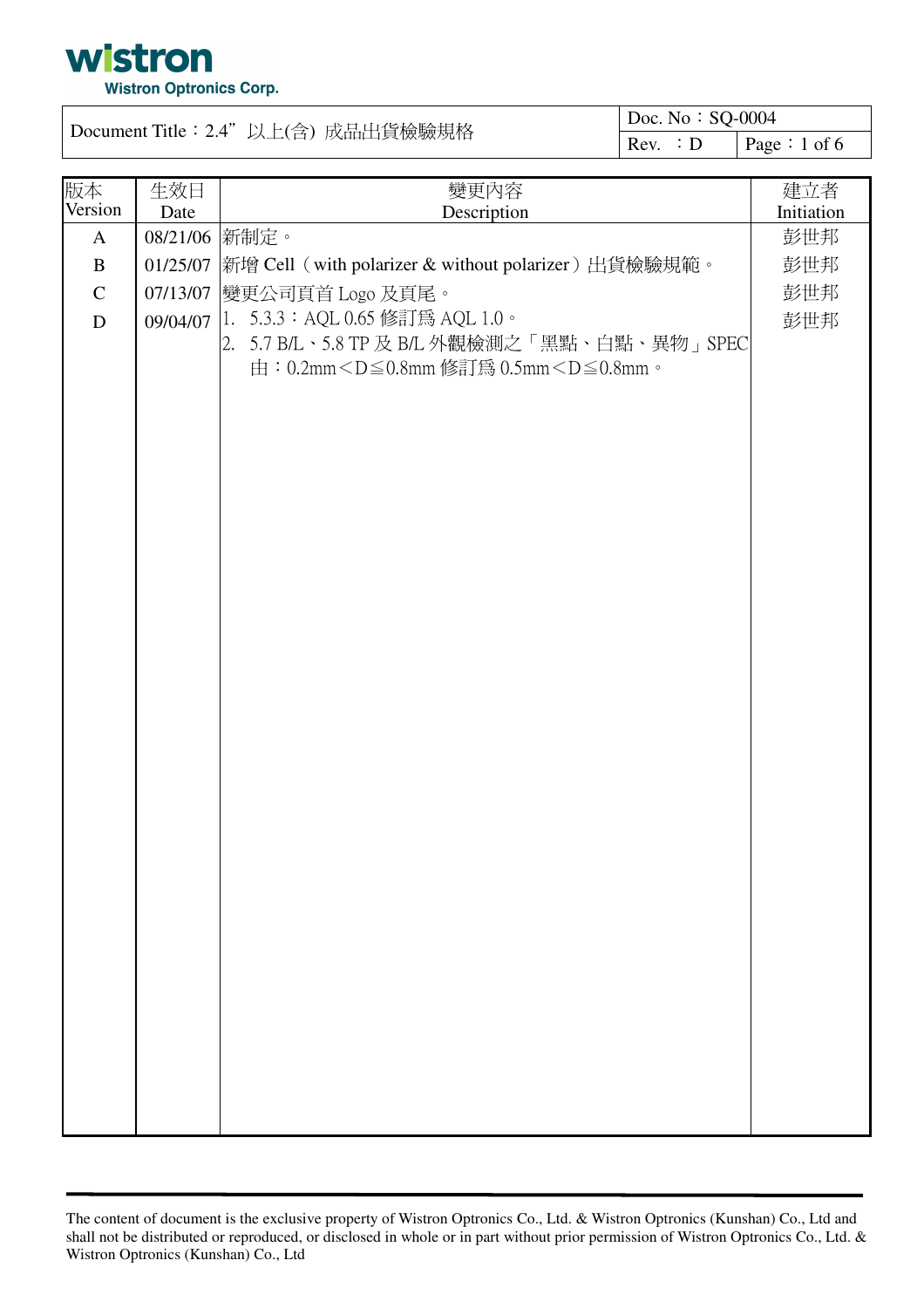

|                                    | Doc. No: $SQ-0004$                     |  |
|------------------------------------|----------------------------------------|--|
| Document Title: 2.4"以上(含) 成品出貨檢驗規格 | $\vert$ Rev. : D $\vert$ Page : 2 of 6 |  |

#### 1.0 目的 Purpose

訂定 2.4"以上(含) 成品出貨檢驗規格。 Define above 2.4" (including 2.4") product outgoing inspection criteria.

#### 2.0 範圍 Range

適用於 2.4" 以上(含) 產品。 Apply to above 2.4" (including  $2.4$ ") product.

#### 3.0 權責

- 3.1 製程整合部門負責成品出貨檢驗規範訂定與維護,完成後交由品保部門將電子檔及書面 紙本送 DCC 生效。
- 3.2 產品管理部門將成品出貨檢驗規範列入客戶承認書中並請客戶端簽回。

#### 4.0 定義 Definition

- 4.1 Dot: 單一畫素 Single pixel
- 4.2 異物大小定義 Defect size definition: D=(長徑(L)+短徑(W))/2
- 4.3 點狀異物定義 Spot definition:
- 4.4 線狀異物定義 Line defect definition :



4.5 外觀檢視區 Outside active area definition:從畫面顯示往外 0.5mm 區域。 0.5mm extended from active area



4.6 連續點定義 Nearby dot definition



The content of document is the exclusive property of Wistron Optronics Co., Ltd. & Wistron Optronics (Kunshan) Co., Ltd and shall not be distributed or reproduced, or disclosed in whole or in part without prior permission of Wistron Optronics Co., Ltd. & Wistron Optronics (Kunshan) Co., Ltd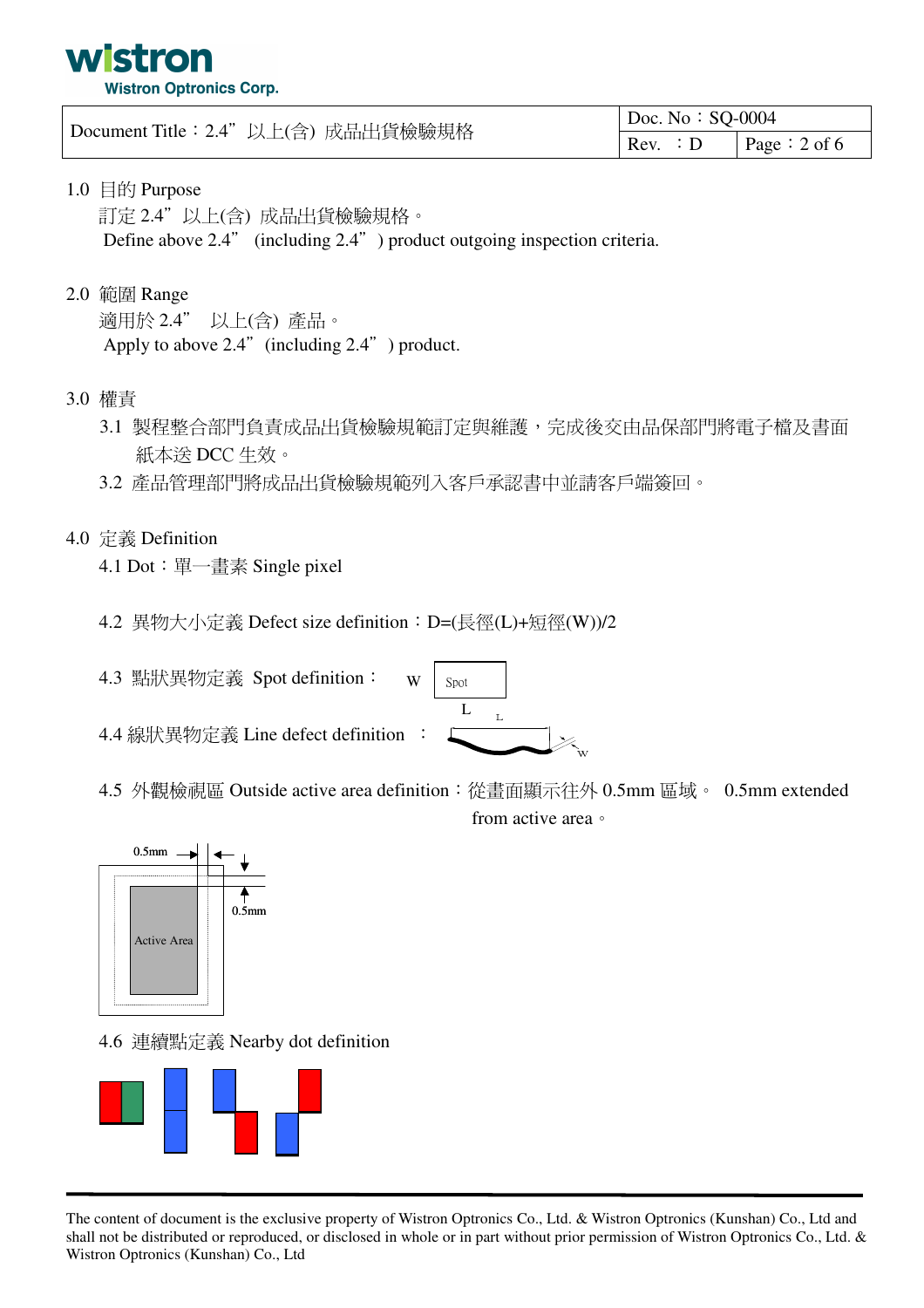## **Wistron Optronics Corp.**

|                                    | Doc. No: $SQ-0004$ |                 |
|------------------------------------|--------------------|-----------------|
| Document Title: 2.4"以上(含) 成品出貨檢驗規格 | Rev. : D           | Page : $3$ of 6 |

#### 5.0 程序/內容 Procedure/content

5.1 設備及材料 Equipment and material:

| 檢查樣品 check samples                                         | 限度樣本 limit sample                                                              |
|------------------------------------------------------------|--------------------------------------------------------------------------------|
| 檢查工具 check tools                                           | 放大鏡 magnifier、放大燈 magnification lamp、<br>治具 tool、背光燈 B/L lamp、離子風扇 air ionizer |
| │檢査尺規 check rulers                                         | 點線規 wire gauges、游標卡尺 caliper rules                                             |
| 擦拭布 Wiper                                                  | 無塵布 Clean Cloth                                                                |
| 溶劑 Solvent(適用於 Cell、COG、OLB) 乙醇 ethanol (for Cell、COG、OLB) |                                                                                |
| 電源供應器 Power Supply                                         |                                                                                |

- $5.2$ 成品檢驗環境 Inspection Environment:
	- 5.2.1 溫度 Temperature: 15℃~25℃; 溼度 Humidity: 55±15%。
	- 5.2.2 外觀檢驗:眼睛距Panel 約20~30cm,其照度範圍在大於500Lux下執行產品的檢驗。 Visual Inspection : Distance between the panel and eyes is about  $20\neg 30$ cm, and the illumination is larger than 500Lux for product inspection.
	- 5.2.3 電測檢驗:眼睛距Panel 約20~30cm,其照度範圍在小於300Lux、背光源 2500~2800cd/m<sup>2</sup> 下執行產品的檢驗。

Electrical Characteristic: Distance between the panel and eyes is about 20~30cm, and the illumination is smaller than 300Lux, B/L illumination is between  $2500-2800$  cd/m<sup>2</sup> for product inspection.

- 5.3 抽樣方式 Sampling Method:
	- 5.3.1 外觀尺寸 Outline Size Specification: 5pcs/Lot, 0Ac/1Re。
	- 5.3.2 電性檢驗:抽樣數依據 ANSI/ASQC Z1.4, 採用 Level II 檢驗水準、單次抽樣、AQL  $0.65$ 檢查。

Electrical Inspection: Sampling of Inspection ANSI/ASQC Z1.4(AQL 0.65) Normal Inspection Level II, Single Sampling .

5.3.3 外觀檢驗:抽樣數依據 ANSI/ASQC Z1.4, 採用 Level II 檢驗水準、單次抽樣、AQL  $1.0$ 檢杳。

Visual Inspection: Sampling of Inspection ANSI/ASOC Z1.4(AOL 1.0) Normal Inspection Level II, Single Sampling .

The content of document is the exclusive property of Wistron Optronics Co., Ltd. & Wistron Optronics (Kunshan) Co., Ltd and shall not be distributed or reproduced, or disclosed in whole or in part without prior permission of Wistron Optronics Co., Ltd. & Wistron Optronics (Kunshan) Co., Ltd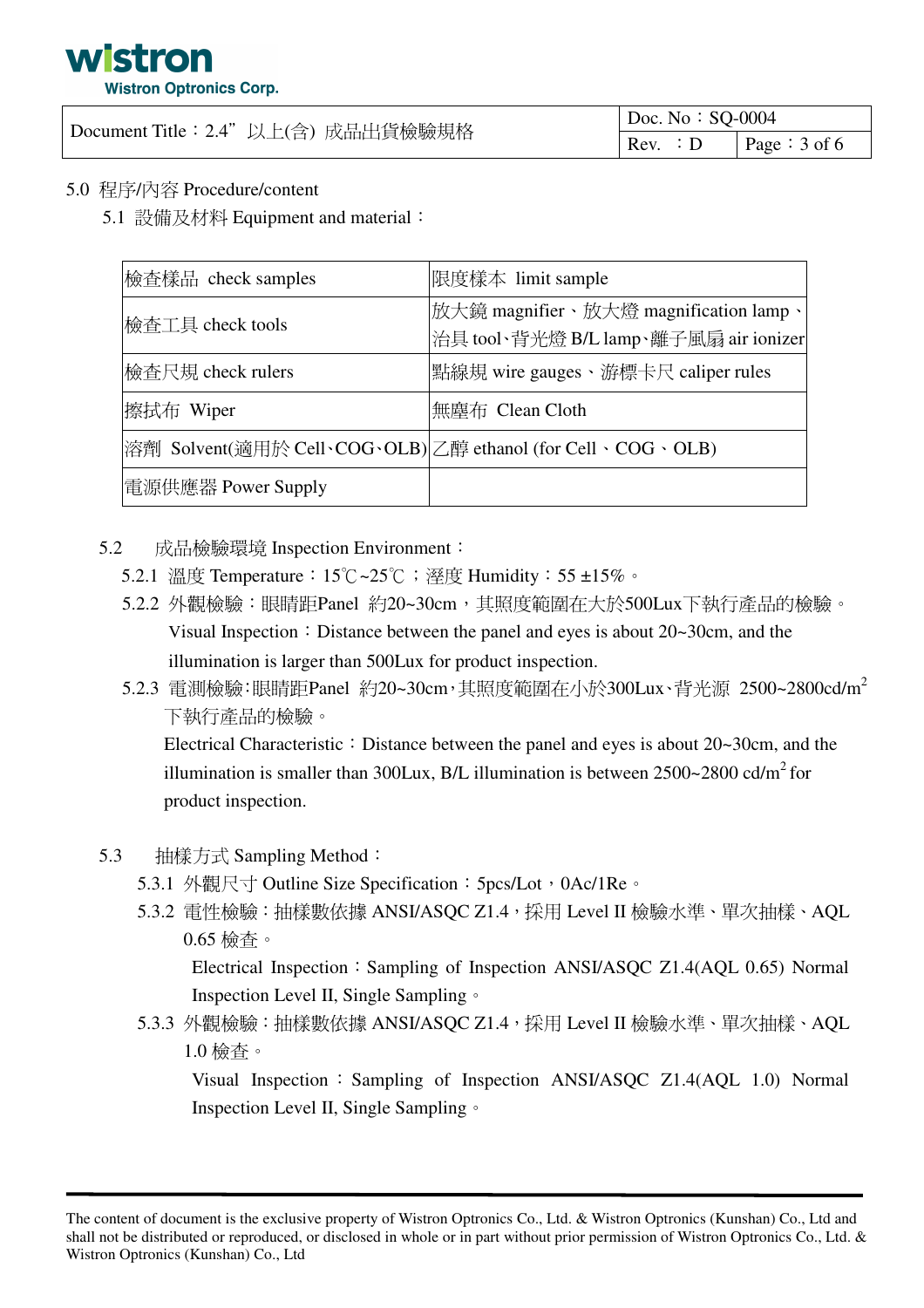### wistron **Wistron Optronics Corp.**

#### Document Title: 2.4"以上(含)成品出貨檢驗規格

| $\vert$ Doc. No: SQ-0004     |                 |  |  |
|------------------------------|-----------------|--|--|
| $\mathsf{Rev.} : \mathsf{D}$ | Page : $4$ of 6 |  |  |

#### T/P 出貨檢驗規範 (T/P outgoing inspection criteria) 5.4

| 分類<br>Category | 項目<br>Item                            | 規格敘述<br>Specification<br>description                                                                    | 檢驗方式 Method      | <b>SPEC</b>                                                                     |                                                         | Criteria         | Note                                                                                                                   |
|----------------|---------------------------------------|---------------------------------------------------------------------------------------------------------|------------------|---------------------------------------------------------------------------------|---------------------------------------------------------|------------------|------------------------------------------------------------------------------------------------------------------------|
|                | 動作缺陷 Display                          | 無畫面 No display                                                                                          | 目視 Visual        | 不可有 Not allow                                                                   |                                                         |                  |                                                                                                                        |
|                | 線缺陷<br>Line defect                    | 任何線缺陷<br>Any line defect                                                                                | 目視<br>Visual     | 不可有<br>Not allow                                                                |                                                         |                  |                                                                                                                        |
|                |                                       | Mura/gap/rubbing                                                                                        | 限度樣本             | 不可比限度樣本差                                                                        |                                                         |                  |                                                                                                                        |
|                | Mura                                  | White/black spot                                                                                        | limit sample     | Can not worse than limit sample                                                 |                                                         |                  |                                                                                                                        |
|                |                                       | Flicker · noise                                                                                         | 目視 Visual        | 不可有 Not allow                                                                   |                                                         |                  |                                                                                                                        |
|                |                                       | RGB 亮點, CF 刮                                                                                            |                  | $D \leq 1/2$ Dot                                                                |                                                         | 不計 Ignore        |                                                                                                                        |
|                |                                       | 傷<br>RGB bright dot \<br>color filter scratch                                                           |                  | $1/2$ Dot $\leq D \leq 1$ Dot                                                   |                                                         | $\overline{2}$   |                                                                                                                        |
|                |                                       |                                                                                                         |                  | AA 區                                                                            | $D \leq 0.1$ mm                                         | 不計 Ignore        |                                                                                                                        |
|                |                                       |                                                                                                         | 放大鏡              | Active area                                                                     | $0.1$ mm $\leq$ D $\leq$ 0.15mm                         | $\overline{2}$   | 等級不計者,點與點距離限制予                                                                                                         |
|                | 亮點                                    | BM 破洞                                                                                                   | Magnifier        | 非 AA 區                                                                          | $D \le 0.3$ mm                                          | 不計 Ignore        | 以忽略                                                                                                                    |
|                | Bright dot                            | BM hole                                                                                                 |                  |                                                                                 | Outside active area $0.3$ mm $\leq D \leq 0.5$ mm       |                  | Ignore the spot distance while                                                                                         |
|                |                                       |                                                                                                         |                  |                                                                                 | 合於規格 BM 破洞之間距需大於 5mm                                    |                  | bright dot is in spec.                                                                                                 |
|                |                                       |                                                                                                         |                  |                                                                                 | The distance between two spot should be larger than 5mm |                  |                                                                                                                        |
|                |                                       | 連續亮點                                                                                                    |                  | 不可有                                                                             |                                                         |                  |                                                                                                                        |
|                |                                       | Nearby bright dot                                                                                       |                  | Not allow                                                                       |                                                         |                  |                                                                                                                        |
| 電              |                                       | 亮點總合                                                                                                    |                  |                                                                                 |                                                         |                  |                                                                                                                        |
| 性              |                                       | Total bright dot                                                                                        |                  |                                                                                 |                                                         | 3                |                                                                                                                        |
| 檢              | Dark dot                              | RGB 畫素暗點                                                                                                | 放大鏡<br>Magnifier | $D \leq 1$ Dot                                                                  |                                                         | $\overline{2}$   |                                                                                                                        |
| 測<br>Electric  |                                       | RGB dark dot                                                                                            |                  |                                                                                 |                                                         |                  |                                                                                                                        |
| al             |                                       | 兩連續暗點                                                                                                   |                  | 1 Dot≦D≦2 Dot                                                                   |                                                         | 1Pair            |                                                                                                                        |
| Inspecti 暗點    |                                       | Nearby dark dot                                                                                         |                  |                                                                                 |                                                         |                  |                                                                                                                        |
| on             |                                       | 異物暗點                                                                                                    |                  | $D \leq 1$ Dot                                                                  |                                                         | $\boldsymbol{2}$ |                                                                                                                        |
|                |                                       | Dark points                                                                                             |                  | $Dot \leq D \leq 2$ Dot                                                         |                                                         | $\mathbf{1}$     |                                                                                                                        |
|                |                                       | 暗點總和<br>Total dark dot                                                                                  |                  |                                                                                 |                                                         | 3                | 兩連續暗點算二點<br>2 nearby dark points counted as 2<br>dark points                                                           |
|                |                                       |                                                                                                         |                  | $D \le 0.1$ mm                                                                  |                                                         | 不計 Ignore        | 等級不計者,點與點距離限制予                                                                                                         |
|                | 偏光片異物                                 | 點、線狀異物                                                                                                  | 放大鏡              | $0.1$ mm $\leq$ D $\leq$ 0.25mm                                                 |                                                         | 3                | 以忽略                                                                                                                    |
|                | Polarizer defect                      | Dot/line defect                                                                                         | Magnifier        |                                                                                 | 合於規格異物點與點之間距須大於 5mm                                     |                  | Ignore the spot distance while                                                                                         |
|                |                                       |                                                                                                         |                  |                                                                                 | The distance between two spot should be larger than 5mm |                  | bright dot is in spec.                                                                                                 |
|                | 亮暗點總合<br>Total dot (dark +<br>bright) |                                                                                                         |                  |                                                                                 |                                                         | $\overline{4}$   | 含亮點、暗點、CF 刮傷亮點、<br>BM 破洞亮點、偏光片異物亮點<br>Include bright dot, dark dot,<br>CF bright dot, BM hole,<br>polarizer bright dot |
|                | 距離<br>Distance                        | 亮點、亮暗點、暗<br>點距離<br>Distance between 2 檢查尺規<br>bright dot · bright<br>and dark dot $\cdot$ 2<br>dark dot | check rulers     | 合於規格異物點與點之間距須大於 5mm.<br>The distance between two spot should be larger than 5mm |                                                         |                  |                                                                                                                        |

The content of document is the exclusive property of Wistron Optronics Co., Ltd. & Wistron Optronics (Kunshan) Co., Ltd and shall not be distributed or reproduced, or disclosed in whole or in part without prior permission of Wistron Optronics Co., Ltd. & Wistron Optronics (Kunshan) Co., Ltd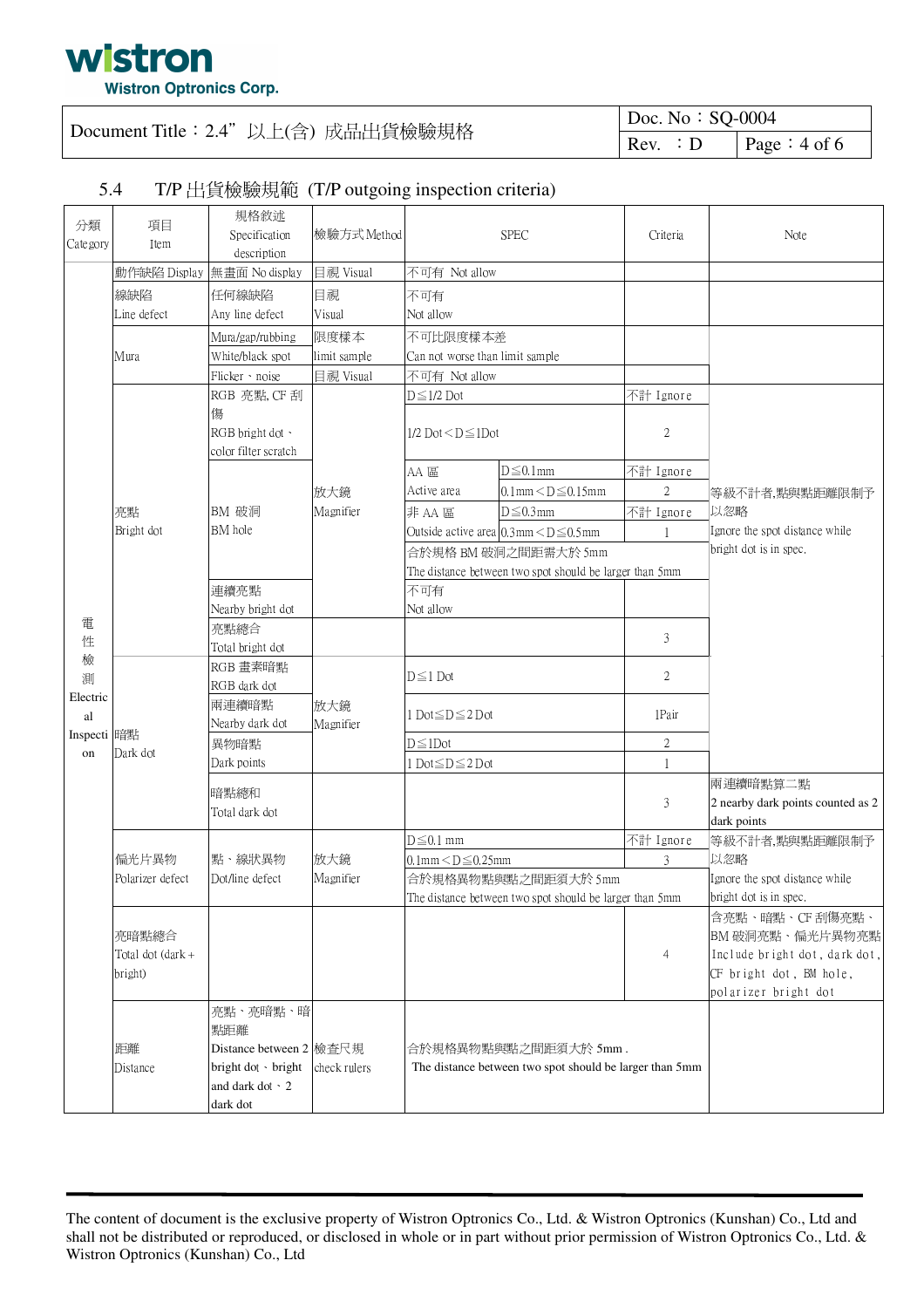

#### Doc. No: SQ-0004 Document Title: 2.4"以上(含)成品出貨檢驗規格  $Rev. : D$ Page: 5 of 6

| 外<br>觀<br>檢<br>測<br>Visual<br>Inspe<br>ction |                  | 邊緣缺角<br>Edge breach                           |                  | Fig 1                                                                                                  |                                                                                                                               | $X \leq 3$ mm $: Y \leq 3$ mm $: Z \leq t$                                         | 不計<br>Ignore                                 | Fig 1                                                                                                |
|----------------------------------------------|------------------|-----------------------------------------------|------------------|--------------------------------------------------------------------------------------------------------|-------------------------------------------------------------------------------------------------------------------------------|------------------------------------------------------------------------------------|----------------------------------------------|------------------------------------------------------------------------------------------------------|
|                                              |                  | 表面缺角<br>Surface breach                        |                  | Fig 2                                                                                                  |                                                                                                                               | $X \leq 3$ mm; $Y \leq 3$ mm; $Z \leq t$                                           | 不計<br>Ignore                                 |                                                                                                      |
|                                              | T/P              | 魚眼<br>Fish eye                                | 放大鏡<br>Magnifier | $D \le 0.2$ mm<br>$0.2$ mm $<$ D $\leq$ 0.4mm<br>$0.4$ mm $<$ D $\leq$ 0.5mm<br>$D>0.5$ mm             |                                                                                                                               |                                                                                    | 不計 Ignore<br>4<br>$\overline{0}$             | Fig 2                                                                                                |
|                                              |                  |                                               |                  | 任何裂痕:不允許                                                                                               |                                                                                                                               | 合於規格魚眼點與點之間距須大於 5mm<br>The distance between two fish eye should be larger than 5mm |                                              | t T/P thickness                                                                                      |
|                                              |                  | 裂痕 crack<br>組立偏移<br>Assembly shift            |                  | Any crack: not allow<br>除 FPC 端, 任一邊偏移量<0.3mm                                                          |                                                                                                                               | Assembly shift should <0.3mm (exclude FPC side)                                    |                                              |                                                                                                      |
|                                              |                  | 黑點、白點、異物<br>Black/white spot,<br>other defect |                  | $D \leq 0.2$ mm<br>$0.2$ mm $<$ D $\leq$ 0.5mm<br>$0.5$ mm $<$ D $\leq$ 0.8mm                          |                                                                                                                               |                                                                                    | 不計 Ignore<br>$\overline{2}$                  | 等級不計者點與點距離限制予<br>以忽略<br>Ignore the spot distance while<br>bright dot is in spec.                     |
|                                              |                  | 刮痕、線狀異物<br>Scratch, line defect               |                  | $D>0.8$ mm<br>$W \leq 0.03$ mm<br>$0.03$ mm $\leq W \leq 0.05$ mm $\vert L \leq 5$ mm<br>$W > 0.05$ mm |                                                                                                                               | L 忽略; L ignore<br>$L > 5$ mm                                                       | $\overline{0}$<br>不計 Ignore<br>3<br>$\theta$ | 合於規格二刮痕、點線異物之間<br>距需大於 5mm<br>The distance between two scratch,<br>line defect should be larger than |
|                                              |                  | 牛頓環<br>Newton ring                            | 目視<br>Visual     |                                                                                                        | a. SWENC&洋華: a+b/2 ≤8mm<br>b. Eelyecw/泰山: Newton ring's out line diminution<br>$\leq$ 1/3 AA length (long distance direction) |                                                                                    |                                              | 5mm<br>a,b:牛頓環長邊及短邊<br>a,b: Newton ring' s long and short<br>diameter                                |
|                                              | 偏光片<br>Polarizer | 刺傷、刮傷、<br>壓傷<br>Stab · scratch · dent         | 目視               | AA 區:<br>Active area<br>非 AA 區:<br>Outside active area:                                                |                                                                                                                               |                                                                                    | 不可有<br>Not allow<br>不計<br>Ignore             |                                                                                                      |
|                                              |                  | 氣泡<br>Bubble                                  | Visual           | AA 區:<br>Active area:<br>D<0.25 mm<br>非 AA 區<br>Outside active area $0.25$ mm $\leq D \leq 0.5$ mm     |                                                                                                                               |                                                                                    | 不可有<br>Not allow<br>不計 Ignore                |                                                                                                      |
|                                              | <b>FPC</b>       | 折痕<br>bend                                    | 目視<br>Visual     | 不可有死折或銳角之折痕<br>Scar bend are not allow<br>線路區:                                                         |                                                                                                                               |                                                                                    | 不可有                                          |                                                                                                      |
|                                              |                  | 刮傷<br>scratch                                 |                  | PAD area:<br>非線路區:不可破壞保膠傷及內層<br>Non PAD area: can not damage protection<br>film                        |                                                                                                                               |                                                                                    | Not allow                                    |                                                                                                      |

The content of document is the exclusive property of Wistron Optronics Co., Ltd. & Wistron Optronics (Kunshan) Co., Ltd and shall not be distributed or reproduced, or disclosed in whole or in part without prior permission of Wistron Optronics Co., Ltd. & Wistron Optronics (Kunshan) Co., Ltd